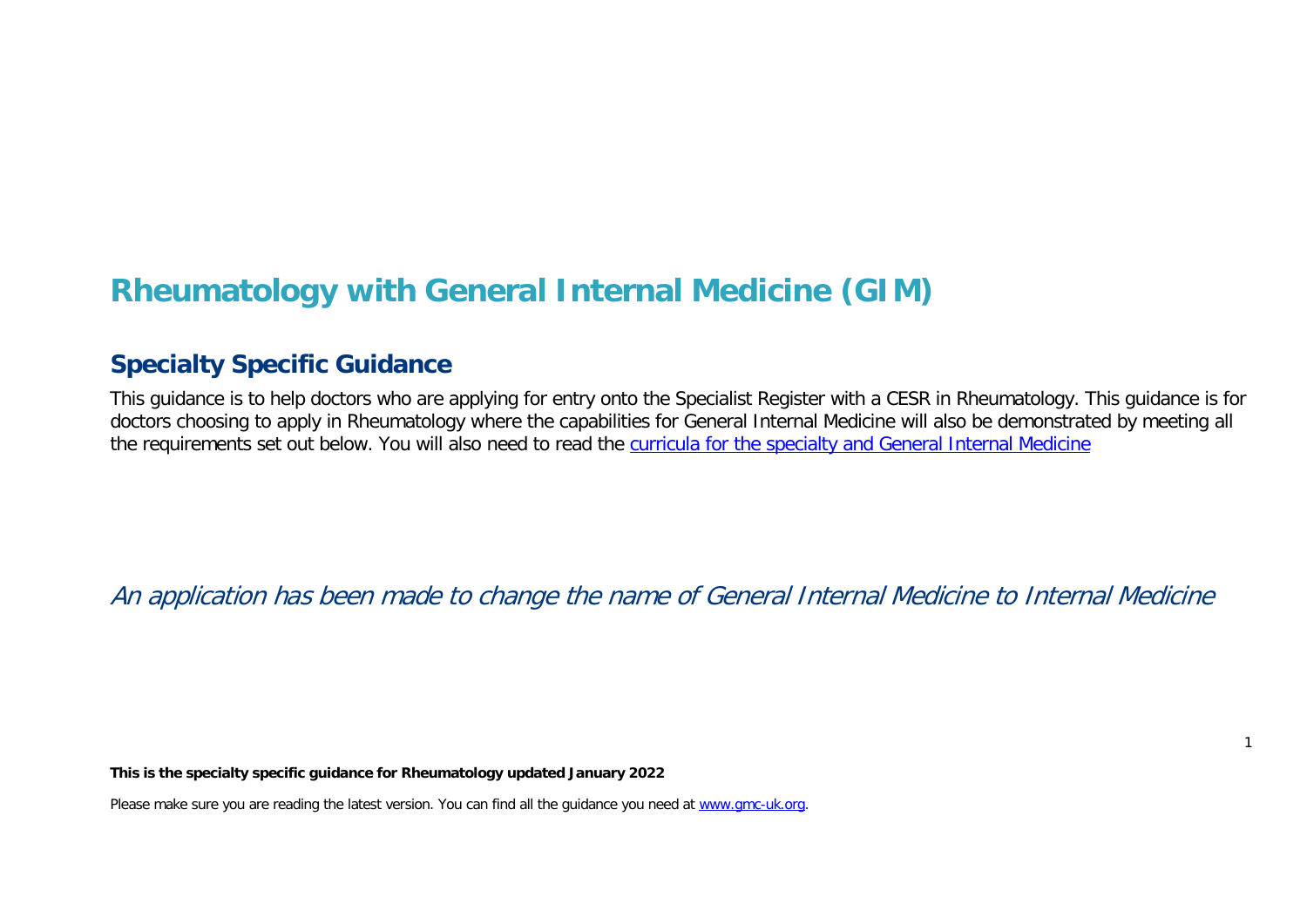# **Introduction**

This document is designed to provide helpful information and guidance to enable you to make an application for a Certificate of Eligibility for Specialist Registration (CESR) in Rheumatology with General Internal Medicine. This is not a standalone document and should be read in conjunction with the [curricula](https://www.gmc-uk.org/education/standards-guidance-and-curricula/curricula#T) – please see the [Rheumatology curriculum o](https://www.jrcptb.org.uk/sites/default/files/Updated%20Rheumatology%20Curriculum%20Draft%2014122020.pdf)n the Joint Royal Colleges of Physicians Training Board (JRCPTB) website for more details. You can [contact](http://www.gmc-uk.org/about/contacts.asp) us and ask for advice before you apply.

It is worth noting that it is sometimes more difficult to make a successful CESR application if you have not worked in the NHS. This is because key features of training and practice in the NHS are not always covered in the same way outside it. This might include, for example, multidisciplinary team meetings, appraisal, multisource feedback and patient feedback, safety and quality activity especially in clinical audit and quality improvement projects and other areas. You must look at the curriculum and this guidance carefully to make sure that you can demonstrate equivalence to all the requirements. If you are or have recently been practising in an environment that is not comparable to practice in an NHS <specialty> department you might find it useful to consolidate your experience elsewhere before applying.

### **What is the indicative period of training for a Certificate of Completion of Training (CCT) in Rheumatology and GIM/IMS2?**

The indicative period of training for a CCT in Rheumatology is seven years and it is unlikely that you would achieve all the learning outcomes required for a CCT in a shorter period of time.

The structure of the training programme (in indicative timescales) is as follows:

- Three years of Internal Medicine (stage 1) or four years of Acute Care Common Stem Internal Medicine (ACCS-IM) including MRCP(UK)
- **Four years of specialty training in Rheumatology and General Internal Medicine**

#### **This is the specialty specific guidance for Rheumatology updated January 2022**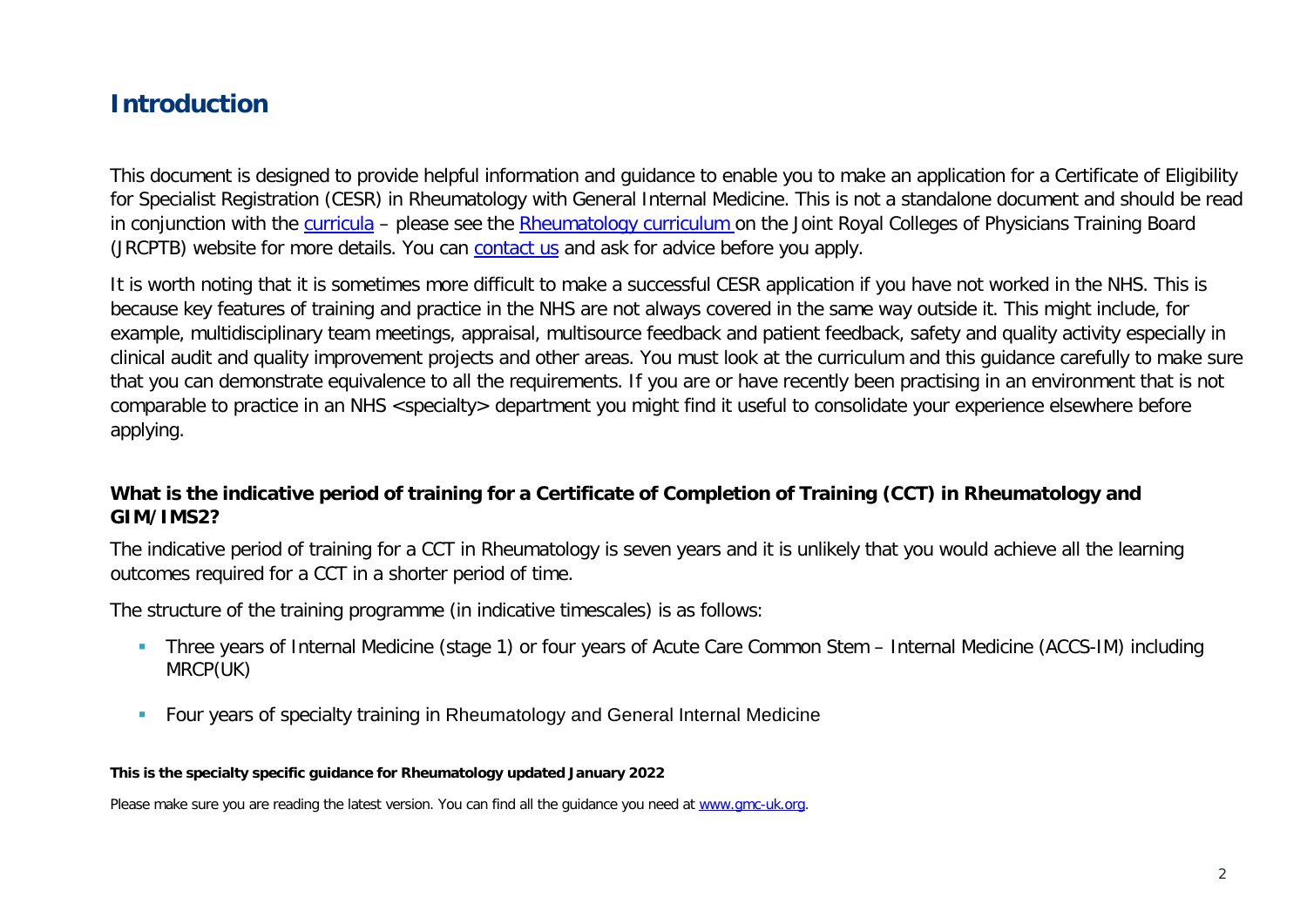Applicants need to demonstrate that they have achieved the learning outcomes required for all stages of the curriculum.

### **Curriculum Framework**

The curriculum is structured into high-level learning outcomes, known as Capabilities in Practice (CiPs). The CiPs are split into generic, clinical and specialty specific capabilities, as outlined below. Acquiring a CESR depends upon you providing evidence that you're working at the level of being entrusted to perform safely and independently for each CiP.

The first six CiPs are generic and shared across all physician specialties, covering the universal requirements of [Good Medical Practice](https://www.gmc-uk.org/-/media/documents/good-medical-practice---english-20200128_pdf-51527435.pdf?la=en&hash=DA1263358CCA88F298785FE2BD7610EB4EE9A530) and the [Generic Professional Capabilities \(GPC\) framework.](https://www.gmc-uk.org/-/media/documents/generic-professional-capabilities-framework--0817_pdf-70417127.pdf)

The eight clinical CiPs describe the clinical tasks or activities which are essential to the practice of Internal Medicine and the seven specialty CiPs describe the specialty-specific clinical tasks or activities which are essential to the practice of Rheumatology. The CiPs have been mapped to the GPC domains to reflect the professional generic capabilities required to undertake the clinical tasks.

The range of experience needed to achieve the CiPs is outlined in the curriculum – this covers different settings, contexts, clinical problems, conditions and stages of a person's life and illness.

#### **Generic CiPs**

- 1. Able to function successfully within NHS organisational and management systems
- 2. Able to deal with ethical and legal issues related to clinical practice
- 3. Communicates effectively and is able to share decision making, while maintaining appropriate situational awareness, professional behaviour and professional judgement
- 4. Is focussed on patient safety and delivers effective quality improvement in patient care

#### **This is the specialty specific guidance for Rheumatology updated January 2022**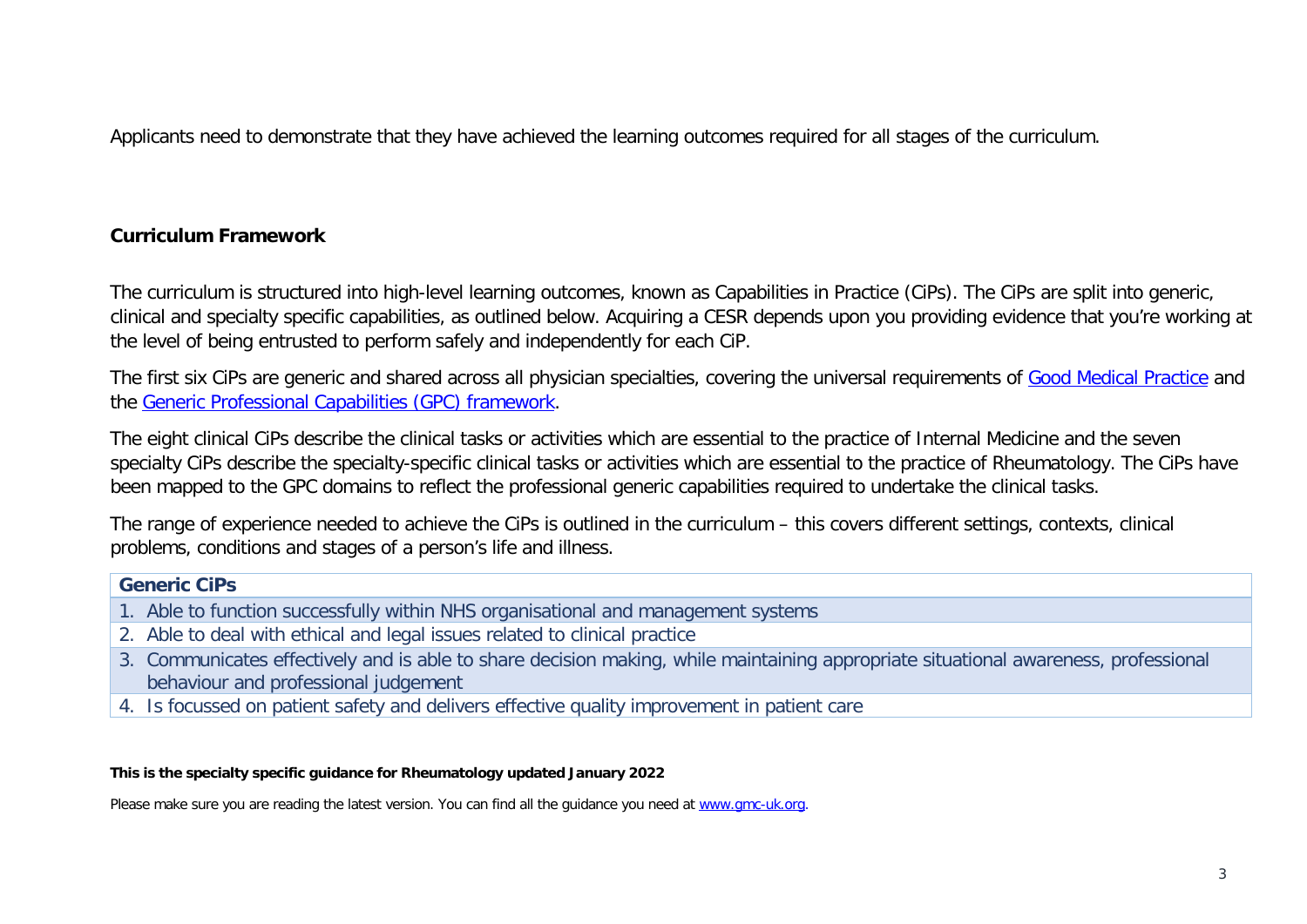- 5. Carries out research and manages data appropriately
- 6. Acts as a clinical teacher and clinical supervisor

#### **Clinical CiPs**

- 1. Managing an acute unselected take
- 2. Managing the acute care of patients within a medical specialty service
- 3. Providing continuity of care to medical inpatients, including management of comorbidities and cognitive impairment
- 4. Managing patients in an outpatient clinic, ambulatory or community setting, including management of long term conditions
- 5. Managing medical problems in patients in other specialties and special cases
- 6. Managing a multi-disciplinary team including effective discharge planning
- 7. Delivering effective resuscitation and managing the acutely deteriorating patient
- 8. Managing end of life and applying palliative care skills

#### **Specialty Specific CiPs**

- 1. Managing common rheumatologic disorders across multiple care settings
- 2. Managing rheumatologic emergencies
- 3. Managing complex rheumatologic disorders across multiple care settings
- 4. Managing transitional care, chronic pain, metabolic bone disease and rarer rheumatologic disorders
- 5. Competent in all practical procedures for rheumatologic conditions as defined by the curriculum
- 6. Managing and leading a musculoskeletal multidisciplinary team and Coordination of care with other specialists
- 7. Ability to manage the interface with primary care and demonstrate effective relationships with primary care teams, patients and patient groups

#### **This is the specialty specific guidance for Rheumatology updated January 2022**

Please make sure you are reading the latest version. You can find all the guidance you need at [www.gmc-uk.org.](http://www.gmc-uk.org/)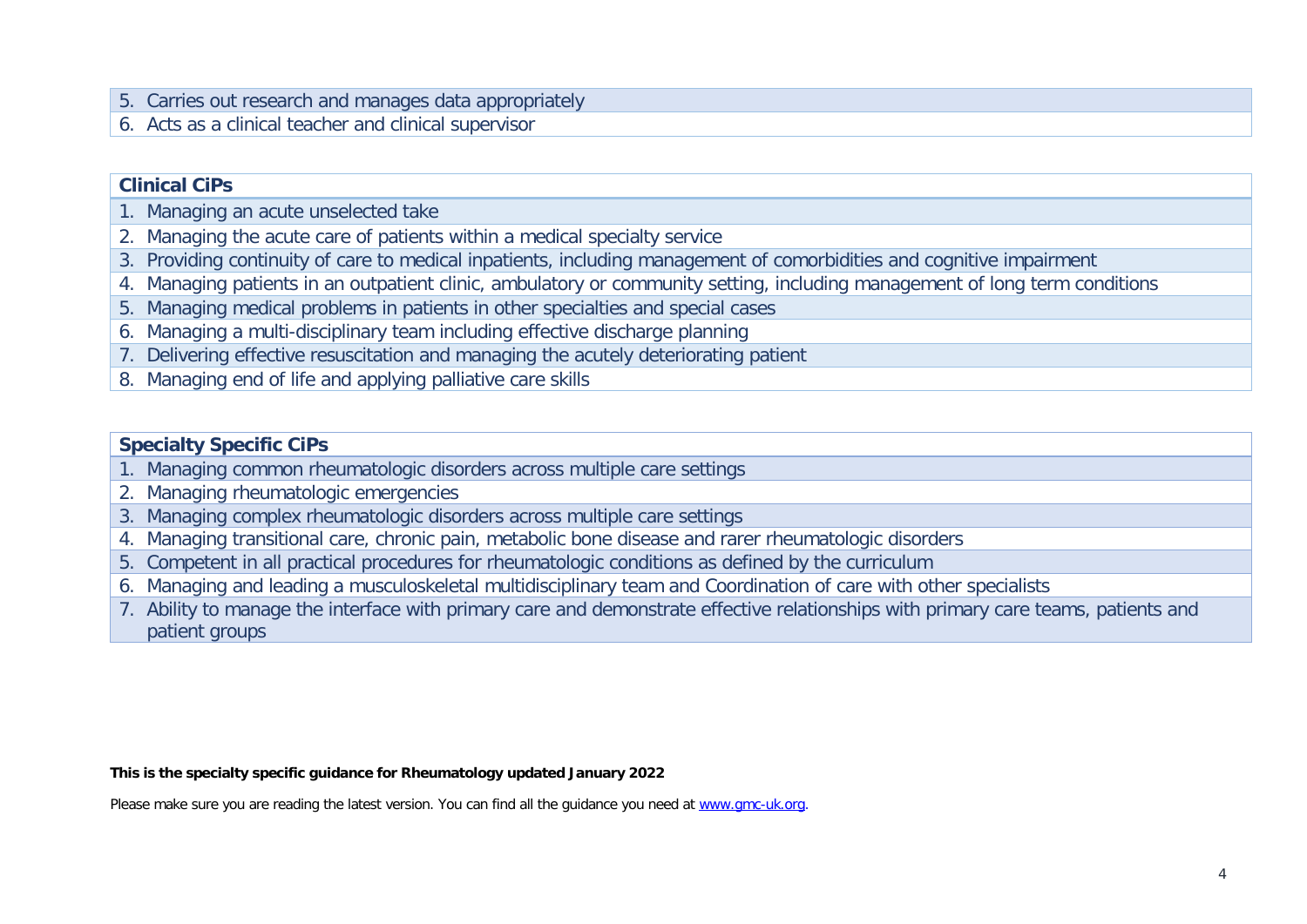### **Submitting your evidence**

Please keep the following in mind when gathering your evidence:

- The evaluators want to see quality, relevant evidence to demonstrate the required CiPs. It's more important to carefully select your evidence and present it in an organised way, than provide large volumes of minimally relevant evidence
- **Triangulated evidence will make a stronger application**
- Evidence of your recent practice (i.e. less than 5 years old) will be given more weight, as it reflects current capabilities
- **Your evidence must be legible**

All your evidence, other than qualifications you're getting authenticated, **must** be accompanied by a proforma signed by the person who is attesting to the validity and accuracy of your evidence (your verifier). It's very important that you read an explanation of how to do this in our [important notice about evidence.](http://www.gmc-uk.org/doctors/evidence_notice.asp)

You will also need to submit translations of any documents that are not in English. Please ensure the translations you submit meet our [translation requirements.](http://www.gmc-uk.org/doctors/translations.asp)

Your evidence **must** be accurate and may be verified at source should we have any queries or justifiable doubts about the accuracy of your evidence. All evidence submitted will be cross checked against the rest of your application and documents.

#### Anonymising your evidence

It is important that you anonymise your evidence before you submit it to us. You **must** remove:

- **All patient identifying details**
- **Details of patients' relatives**
- Details of colleagues that you have assessed, written a reference for, or who have been involved in a complaint you have submitted

This includes:

#### **This is the specialty specific guidance for Rheumatology updated January 2022**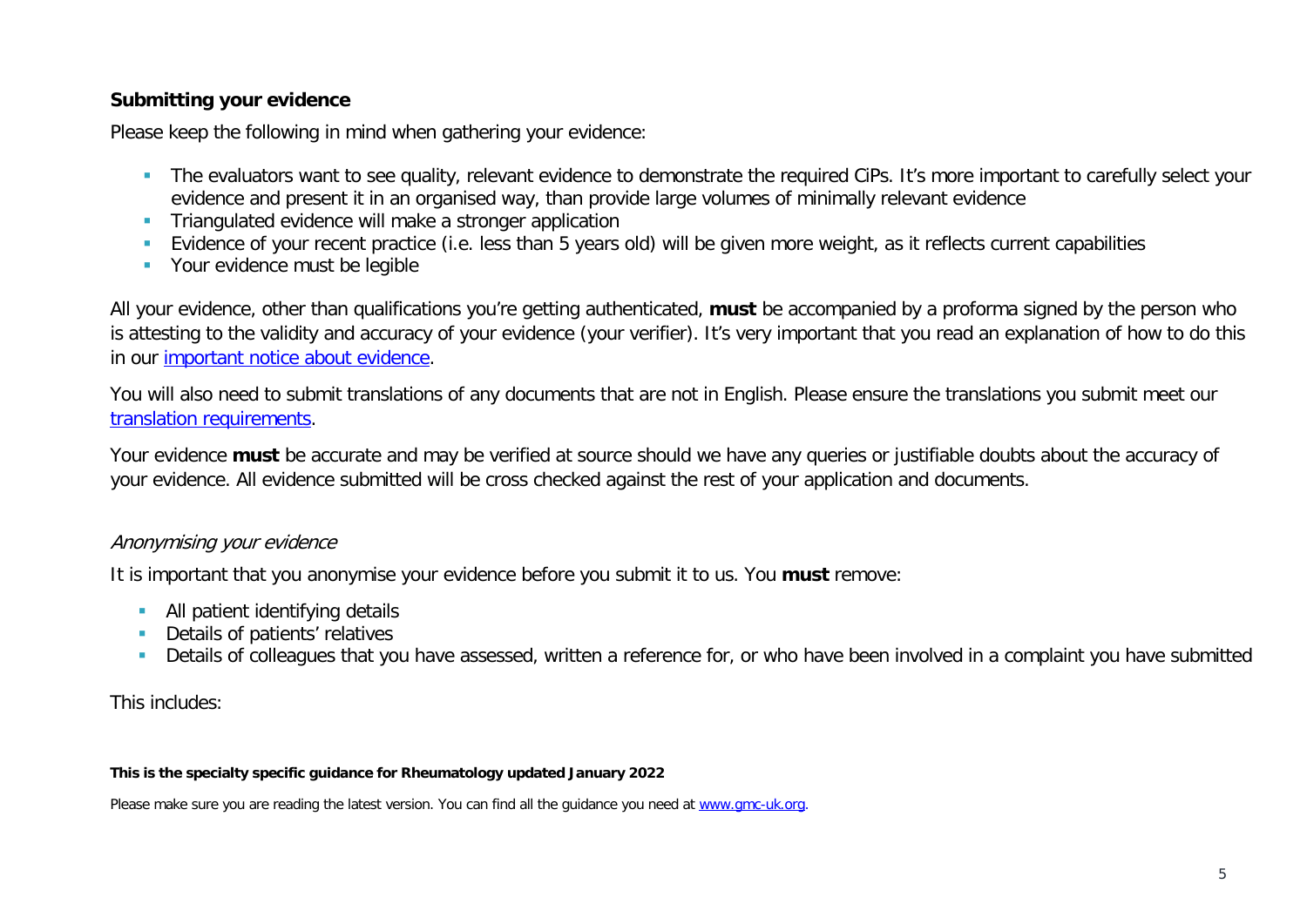- **Names (first and last)**
- **Addresses**
- **Contact details such as phone numbers or email addresses**
- **NHS numbers**
- **Other individual patient numbers**
- **GMC** numbers

The following details **don't** need to be anonymised:

- **Gender**
- Date of birth

It is your responsibility to make sure that your evidence has been anonymised. Evidence which has not been anonymised will be returned to you. More information can be found on our [website.](https://www.gmc-uk.org/registration-and-licensing/join-the-register/registration-applications/cesr-cegpr-application-process/anonymisation)

#### How much evidence to submit

**As a general guide, most applications are expected to include around 100 electronically uploaded documents. You must ensure that you follow our guidance on how to present and group your evidence in the online application.**

The total number of documents and assessments presented is less important than the quality of the documents, and the breadth of cases covered. This allows the evaluators to form reliable judgements of performance and capabilities.

This guidance on documents to supply is not exhaustive and you may have alternative evidence. You do not necessarily have to supply every type of evidence listed, but you must submit sufficient evidence to address each of the required learning outcomes and the associated capabilities. We recognise that you may not have all the evidence that is required but it will help us process your application

#### **This is the specialty specific guidance for Rheumatology updated January 2022**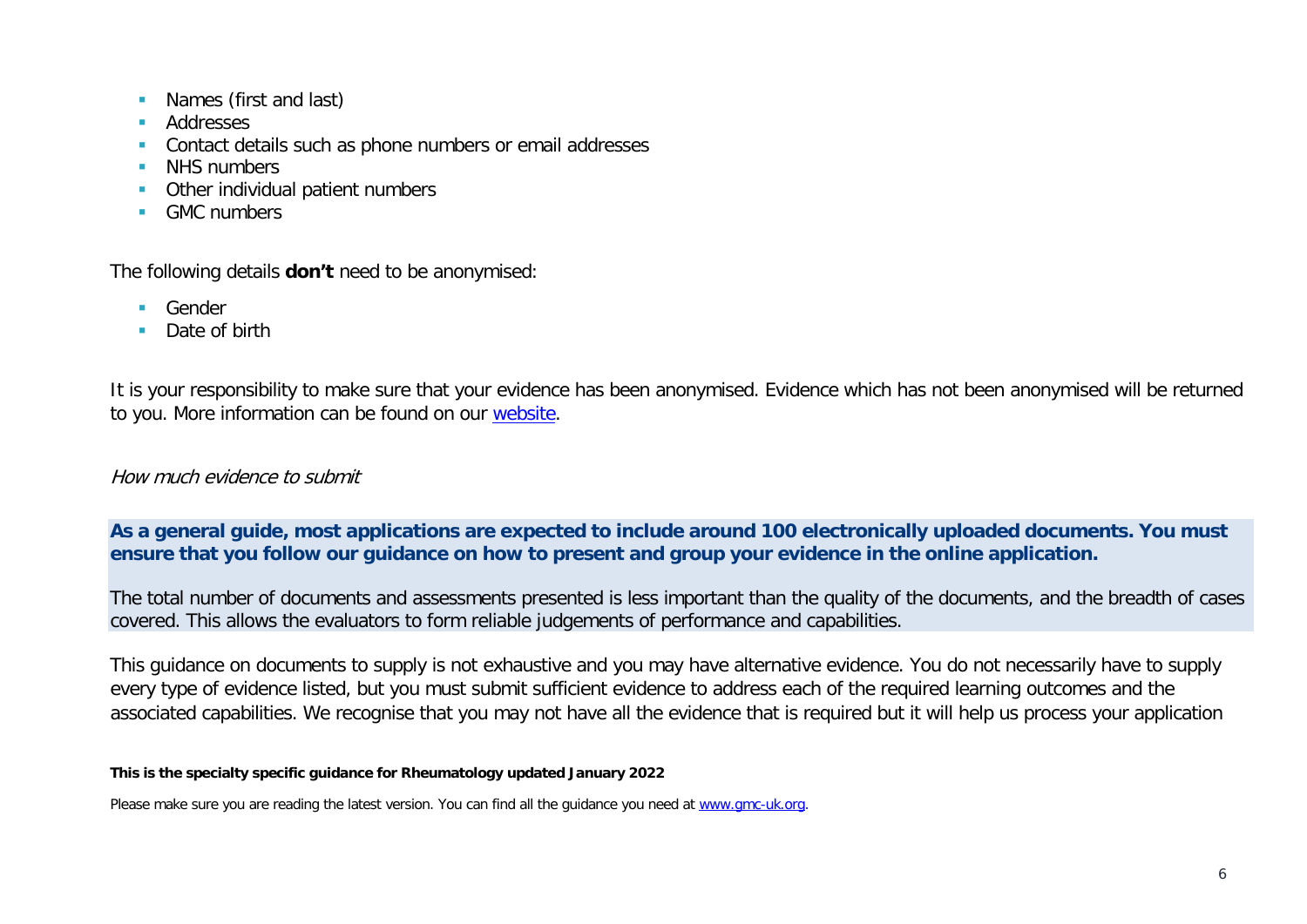more quickly if you ensure that you only submit evidence that is directly relevant. Triangulation of evidence will strengthen an application, and we recommend that you delay submitting an application until you have achieved this.

Your evidence **must** cover the knowledge, skills and experience to demonstrate the required CiPs in all areas of the curriculum. You should focus on providing **good quality** evidence, rather than quantity. You are advised to review the curriculum and ARCP decision aid to see what is expected from doctors in training in the UK.

You should bear in mind the following points:

- **Evidence should show that you are able to assess and offer a first opinion in any setting and for any age**
- Don't duplicate evidence that is relevant to more than one CiP you should include one copy and list it under each relevant CiP (cross referencing)
- Evidence should only be cross referenced where it adds significant support to a CiP
- **Evidence should be provided from a variety of clinical settings.**

**Our [guidance](https://www.gmc-uk.org/-/media/documents/sat---cesr-cegpr-online-application---user-guide---dc11550_pdf-76194730.pdf) on compiling your evidence will help you to decide what is relevant and what is not. We recommend that you read it carefully.**

#### Organising your evidence

Your evidence will need to be organised to reflect the structure of the online application. You need to gather your evidence by CiP and then attach this under the relevant section in your online application.

Please refer to our user quide for information on grouping and uploading your evidence.

Your evidence must be mapped to the curriculum by providing primary evidence for knowledge, skills and qualifications to demonstrate the required CiPs for all areas of the curriculum. If evidence is missing from any area of the curriculum, your application may be unsuccessful.

#### **This is the specialty specific guidance for Rheumatology updated January 2022**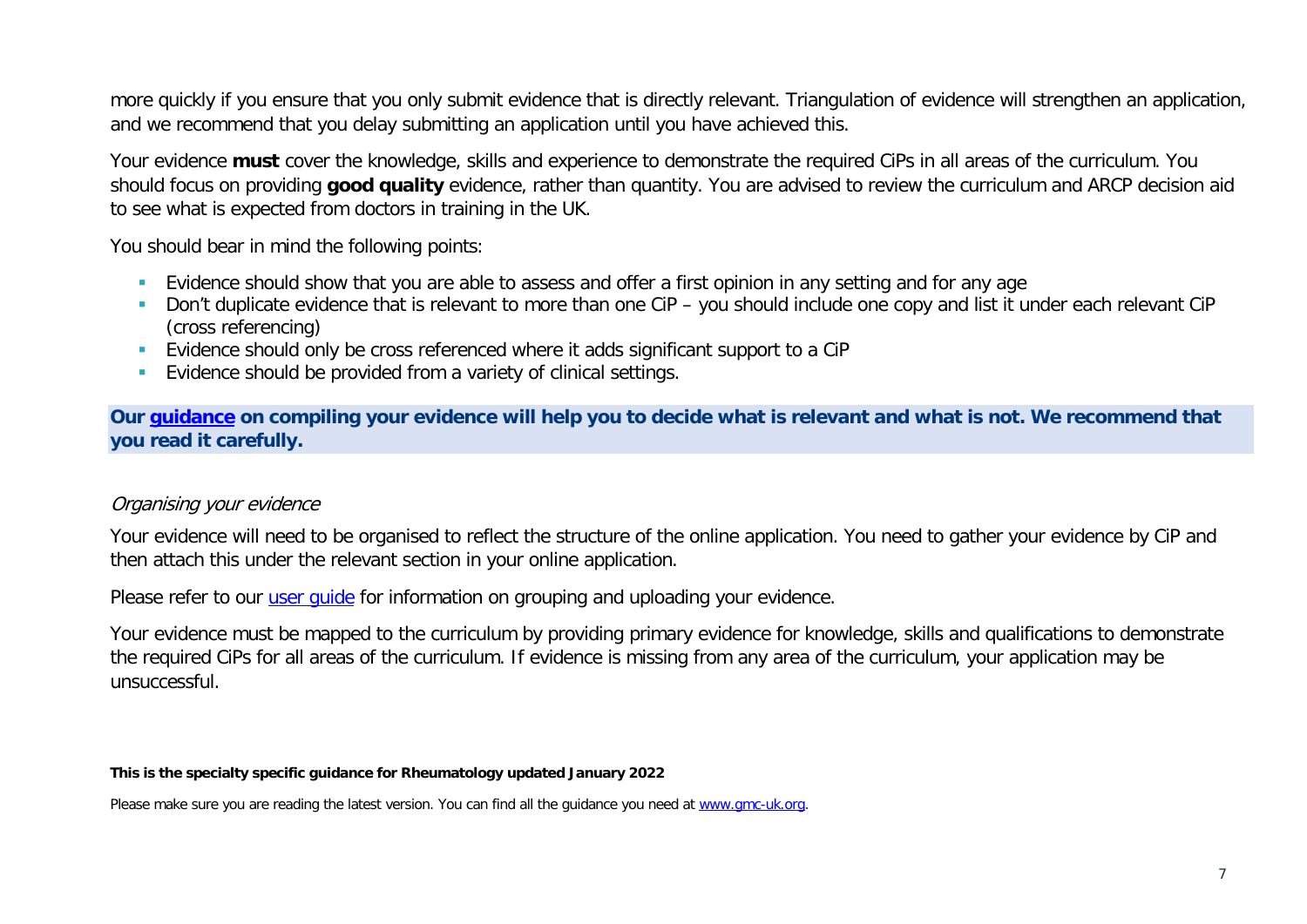You will not be able to compensate for shortfalls in your evidence of training and experience in a particular area, by providing extra evidence in other areas.

# **Tips for a successful application**

In our experience, CESR applications fail because they provide inadequate or poor evidence of current capability covering the entire curriculum. Below are some tips for you to consider when making an application:

- Before submitting an application, you should review the current CCT curriculum in conjunction with this document. A strong CESR application will provide evidence to demonstrate that knowledge, skills and experience are equivalent in both the breadth and level of capability, to that set out in the curriculum
- **Provide evidence of your current capability** in all areas of the curriculum. This includes the maintenance of CiPs and key skills over the last five years – all evidence should be clearly linked to the CiPs
- Provide evidence demonstrating core medical knowledge and application of this knowledge in practice to the level of completion of Internal Medicine stage 1 training. This can be demonstrated through the generic and clinical CiPs of the curriculum. Applicants will need MRCP (UK) or equivalent.
- **Present your evidence in a clear, logical manner. You should refer to our user quide for advice on how to group, title and upload** your evidence
- Ensure your referees can provide detailed support for your key skills across all (or most) areas of the curriculum and understand the requirements for specialist training and registration in the UK
- Provide evidence of managing a broad range of patients, as seen daily by Rheumatology doctors in the UK

#### **This is the specialty specific guidance for Rheumatology updated January 2022**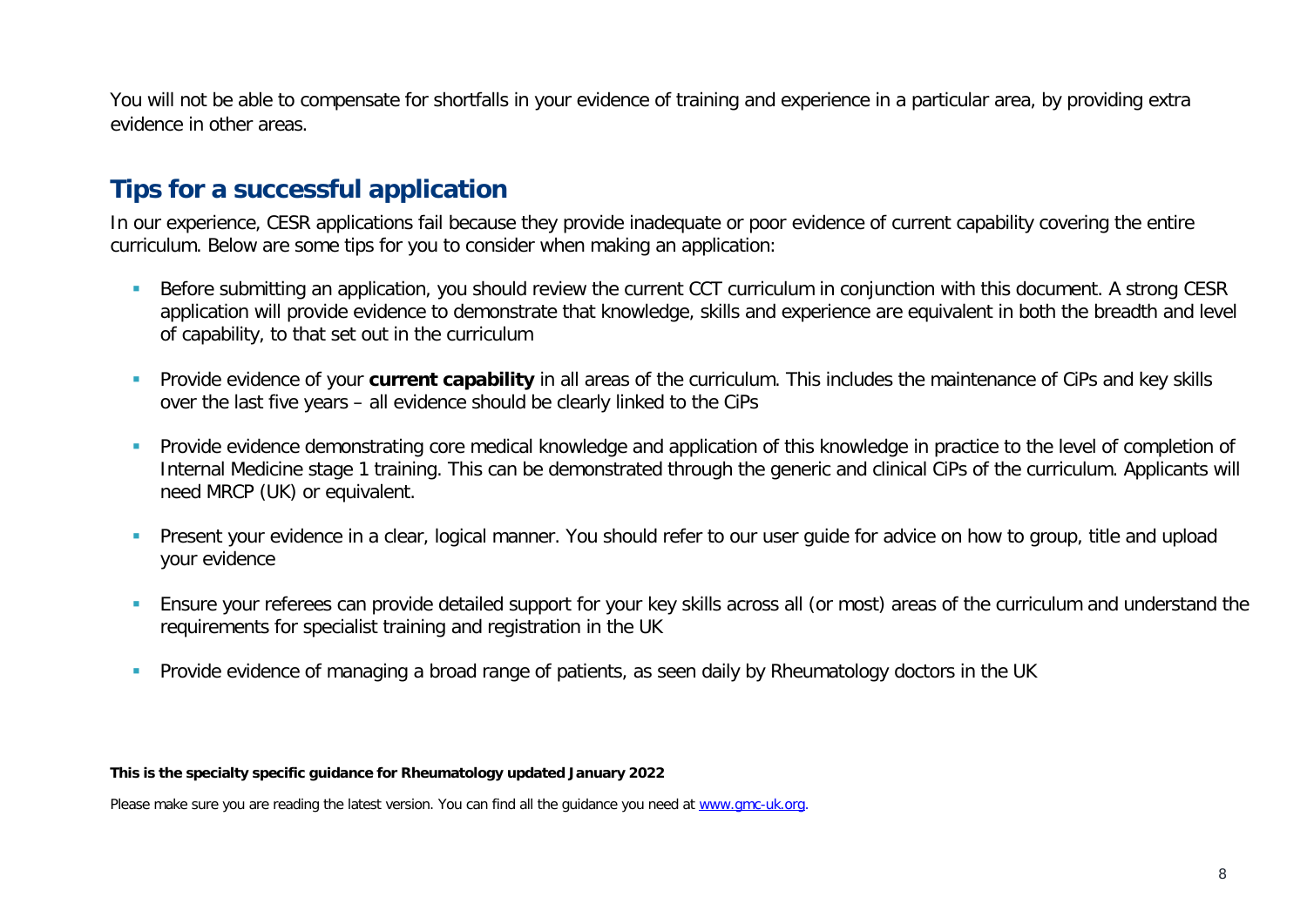- **Provide evidence of your clinical capability across the range of experience, ages and settings**
- **Ensure your evidence demonstrates you are entrusted to act at consultant level across all of the specialty CiPs**

**We strongly recommend that you closely match your experiences against the current curriculum and provide evidence of equivalence across all areas.** 

**This is the specialty specific guidance for Rheumatology updated January 2022**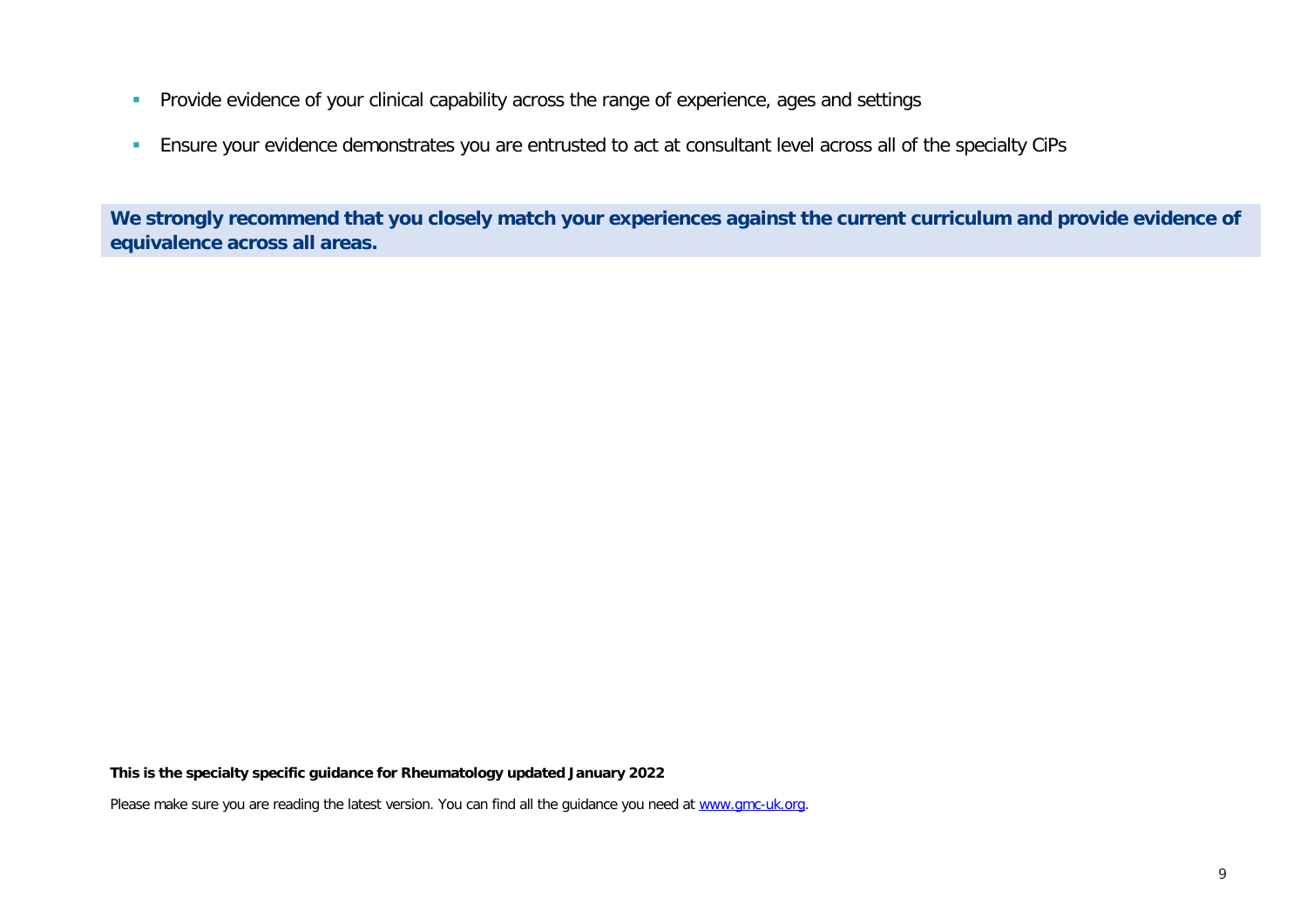# **How your evidence can be used to demonstrate key capabilities in different CiPs**

You will notice that some of the suggested evidence is listed more than once. This is because these documents are relevant to more than one CiP. For example, MSF can be used to demonstrate competence in most CiPs – therefore, you can use the same MSF to demonstrate the required capability across several CiPs

If you have a document that is relevant to more than one CiP, don't include multiple copies of it. Instead, provide one copy and list it in your application under each relevant CiP, stating that the document is located elsewhere, and you'd like to cross reference it.

Below is a list of evidence that are relevant to most CiPs – it is by no means exhaustive, and you are encouraged to submit a variety of evidence.

**A description of the assessments below, together with template forms, can be found on the [JRCPTB website](https://www.jrcptb.org.uk/assessment/workplace-based-assessment)**

| Evidence /<br>requirement                                       | <b>About</b>                                                                                                                                                                                                                                                                                                                                  | <b>Minimum</b><br>expectation        |
|-----------------------------------------------------------------|-----------------------------------------------------------------------------------------------------------------------------------------------------------------------------------------------------------------------------------------------------------------------------------------------------------------------------------------------|--------------------------------------|
| <b>Supervised Learning Events (SLEs)</b>                        |                                                                                                                                                                                                                                                                                                                                               |                                      |
| <b>Acute Care</b><br><b>Assessment Tool</b><br>(ACAT)           | These should have been undertaken with a consultant. Each ACAT must include a<br>minimum of 5 cases and should be used for global assessment of an applicant's<br>performance on take, or on presenting new patients on ward rounds, encompassing both<br>individual cases and overall performance (eg prioritisation, working with the team) | 12 ACAT <sub>S</sub>                 |
| Case-based<br>discussion and/<br>or mini-clinical<br>evaluation | These should have been undertaken with a consultant.<br>CbDs and Mini-CEXs should cover different aspects of the specialty.                                                                                                                                                                                                                   | Rheumatology: 12<br>CBD, 12 Mini CEX |

**This is the specialty specific guidance for Rheumatology updated January 2022**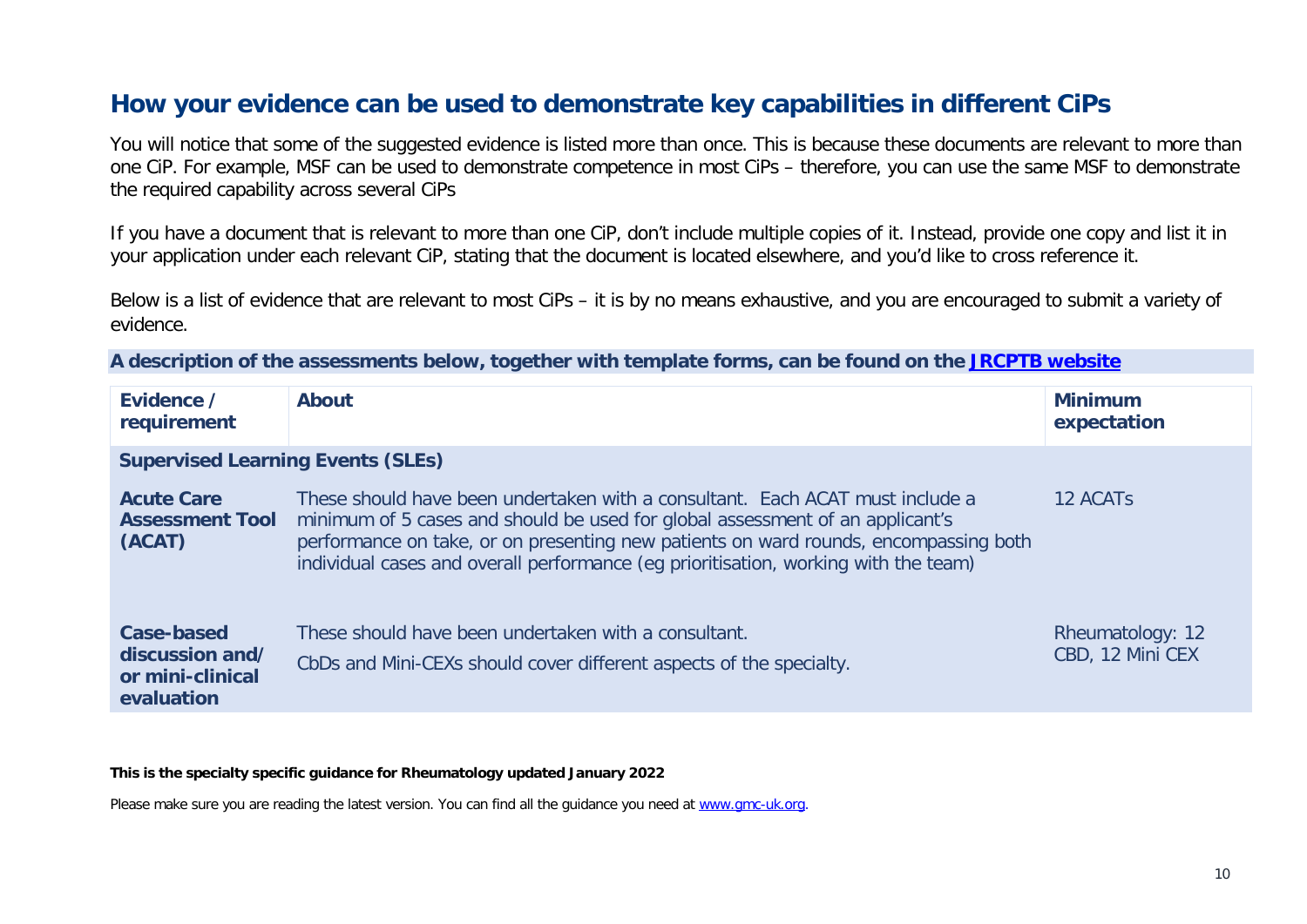| exercise (mini-<br>CEX)                                                                     |                                                                                                                                                                                                                                                       | <b>Internal Medicine: 12</b><br>MiniCEX; 12 CBD                                                                                                                                                        |
|---------------------------------------------------------------------------------------------|-------------------------------------------------------------------------------------------------------------------------------------------------------------------------------------------------------------------------------------------------------|--------------------------------------------------------------------------------------------------------------------------------------------------------------------------------------------------------|
|                                                                                             | <b>Workplace Based Assessments (WPBAs)</b>                                                                                                                                                                                                            |                                                                                                                                                                                                        |
| <b>Direct</b><br><b>Observation of</b><br><b>Procedural Skills</b><br>(DOPS)                | Evidence of procedural competence as specified in the table below.<br>One summative DOPS must be provided for each procedure for which an applicant must<br>be competent to perform unsupervised                                                      | Rheumatology: 12<br>DOPS covering the<br>range of joint and soft<br>tissue aspiration and<br>injections detailed<br>below (page 20)<br><b>Internal Medicine: 12</b><br>DOPS as outlined on<br>Page 19. |
| <b>Quality</b><br><b>Improvement</b><br><b>Project</b><br><b>Assessment Tool</b><br>(QIPAT) | Can be used to demonstrate active involvement in service audit or development projects.                                                                                                                                                               | 1 completed in last 12<br>months                                                                                                                                                                       |
| <b>Patient Survey</b><br>(PS)                                                               | Formal patient feedback is strong evidence as it's an anonymous feedback exercise. It<br>should include approximately 15 patients. The JRCPTB has a template available on their<br>website. A reflective entry reflecting on the survey must be made. | 1 completed in last 12<br>months                                                                                                                                                                       |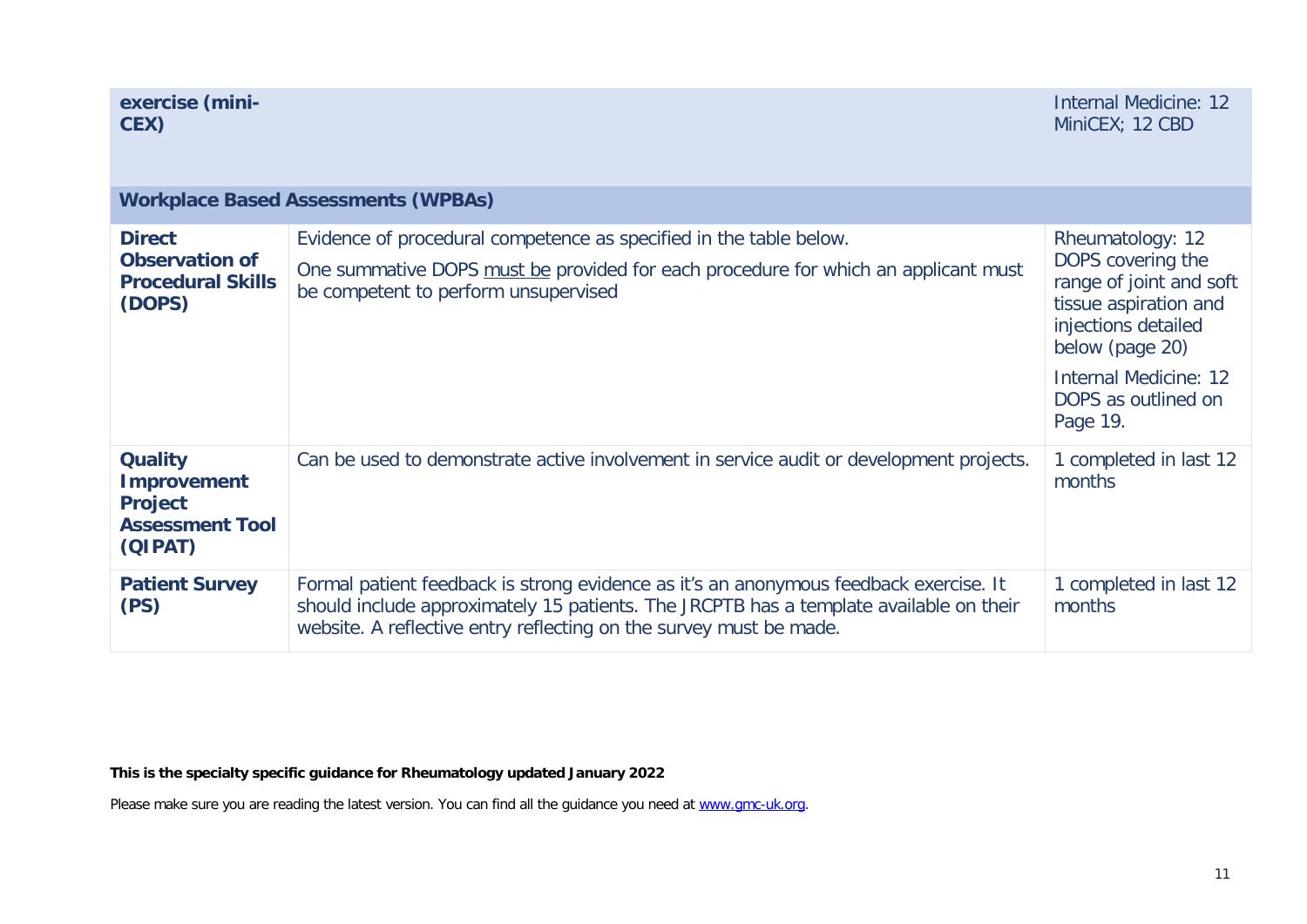|                                                   | If it is not possible to provide a formal patient survey an applicant could provide<br>alternative evidence. However, this must provide equivalent details and breadth of<br>information.                                                                                                                              |                                  |
|---------------------------------------------------|------------------------------------------------------------------------------------------------------------------------------------------------------------------------------------------------------------------------------------------------------------------------------------------------------------------------|----------------------------------|
|                                                   | Alternative evidence could include:                                                                                                                                                                                                                                                                                    |                                  |
|                                                   | • Thank you letters/cards from patients                                                                                                                                                                                                                                                                                |                                  |
|                                                   | • Statements from referees                                                                                                                                                                                                                                                                                             |                                  |
|                                                   | • Testimonial letters from colleagues                                                                                                                                                                                                                                                                                  |                                  |
|                                                   | • Feedback from patients/colleagues                                                                                                                                                                                                                                                                                    |                                  |
| <b>Teaching</b><br>observation (TO)               | At least one should be completed by a consultant in the specialty.                                                                                                                                                                                                                                                     | 1 completed in last 12<br>months |
| <b>Multi Source</b><br><b>Feedback (MSF)</b>      | MSF is a strong piece of evidence as it is an anonymous feedback exercise.<br>Minimum of one in the year before the application has been submitted – any available<br>from the last 5 years should also be submitted.<br>MSF should include approximately 12 colleagues, including medical and non-medical<br>sources. | 1 completed in last 12<br>months |
| <b>Other evidence</b>                             |                                                                                                                                                                                                                                                                                                                        |                                  |
| To be included in<br>the portfolio of<br>evidence | <b>- Appraisal</b> is good evidence of engaging with systems, processes and mandatory<br>requirements and demonstrates performance (clinical and non-clinical)<br>• Reflective diaries/ evidence of self-reflection                                                                                                    |                                  |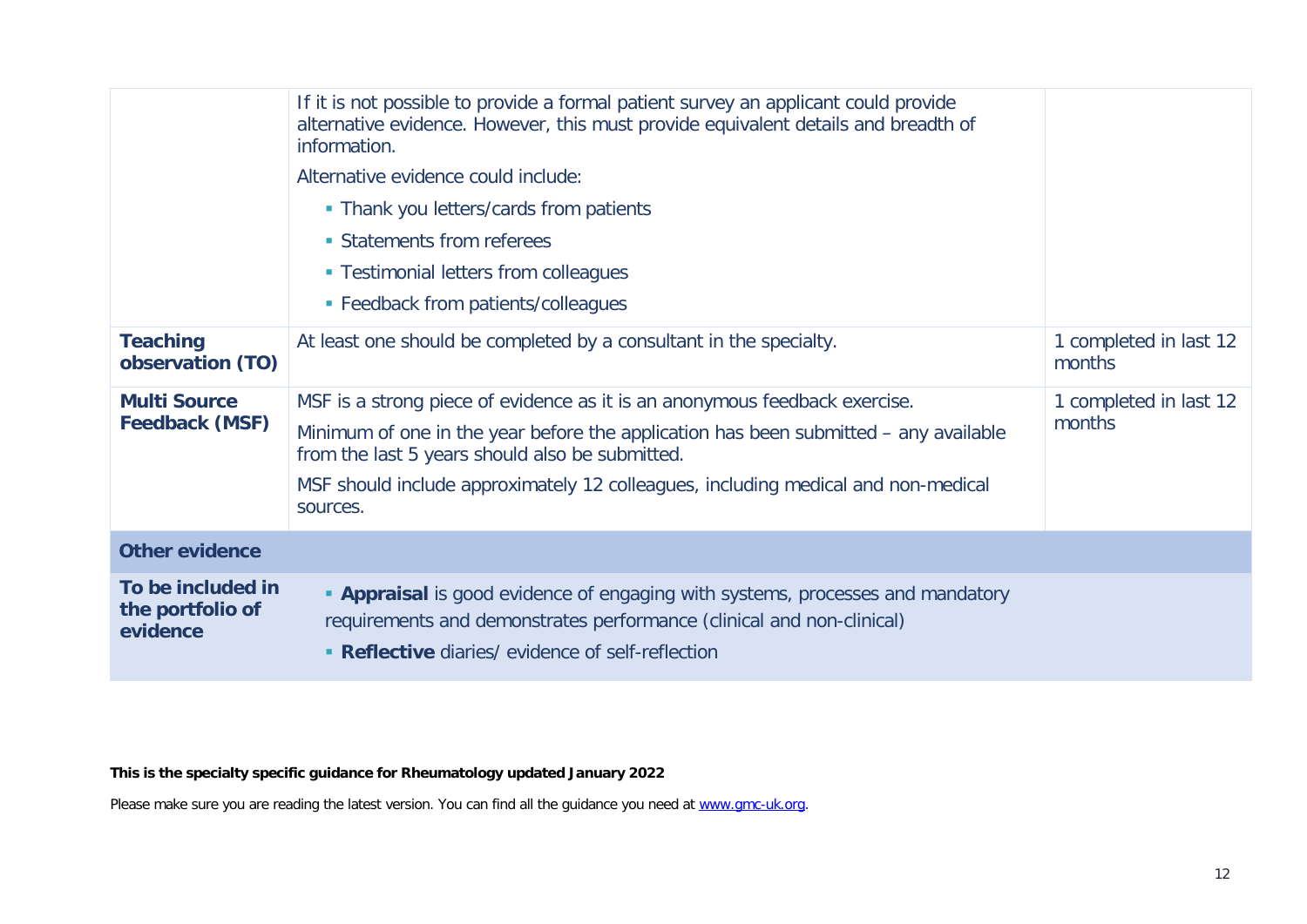|                                                                         | <b>Supervisor report</b> reports from trainers and supervisors are important evidence to<br>affirm and support capabilities and performance in both clinical and non-clinical<br>activities. JRCPTB provides a Multiple Consultant Report (MCR) template for the<br>purpose of these reports of which there should be 4 in the last 12 months.<br><b>- Logbooks</b> must cover the last 5 years and show the type of procedures you<br>performed and your role in the procedure<br><b>Training events</b> (courses, study days, meetings) over the last five years<br><b>Evidence of seeing patients</b> over the last five years covering a range of settings,<br>referral contexts, conditions, stages of illness, ages<br>• Academic activities<br>• Management activities<br><b>Structured reports</b> | Evidence of<br>satisfactory Annual<br>Appraisal and up to<br>date Revalidation.<br>4 items of Other<br>Evidence completed in<br>the last 12 months<br>(e.g. MCRs) |
|-------------------------------------------------------------------------|------------------------------------------------------------------------------------------------------------------------------------------------------------------------------------------------------------------------------------------------------------------------------------------------------------------------------------------------------------------------------------------------------------------------------------------------------------------------------------------------------------------------------------------------------------------------------------------------------------------------------------------------------------------------------------------------------------------------------------------------------------------------------------------------------------|-------------------------------------------------------------------------------------------------------------------------------------------------------------------|
| <b>Continuing</b><br><b>Professional</b><br><b>Development</b><br>(CPD) | CPD represents the acquisition and maintenance of knowledge, skills and key skills.<br>Courses you may want to provide evidence of include:<br>Life support<br>Teaching<br>Simulation<br>Management<br>Research methodology<br><b>Business</b><br>Communication                                                                                                                                                                                                                                                                                                                                                                                                                                                                                                                                            |                                                                                                                                                                   |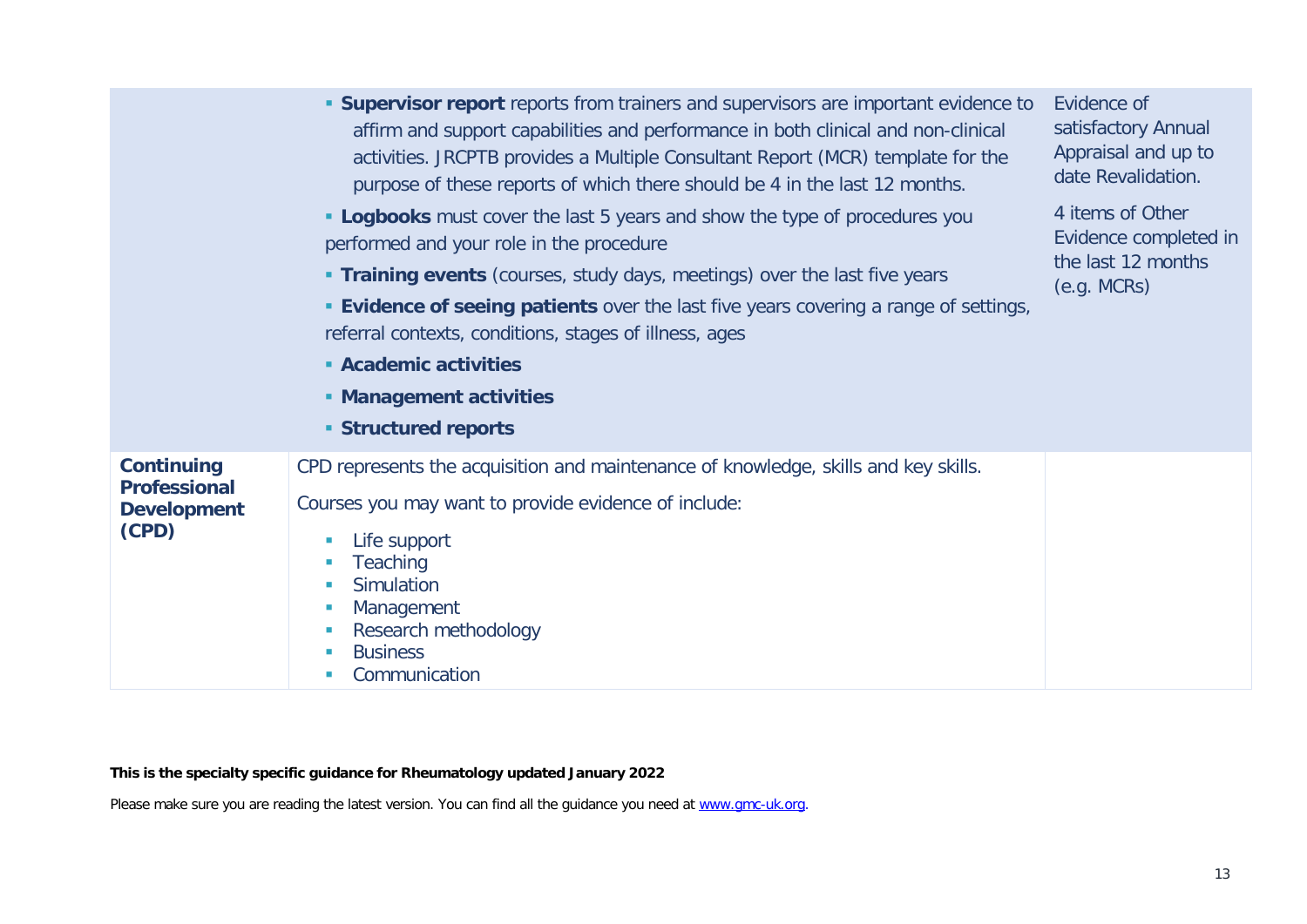| Education                                                                                                                                          |
|----------------------------------------------------------------------------------------------------------------------------------------------------|
| Examples of evidence could include a personal, reflective diary of learning achievements,<br>in addition to detailed evidence of courses attended. |

### **Evidence of training and qualifications**

Substantial primary evidence for any previous training towards a medical qualification should **only** be submitted if the training is directly relevant to your CESR capabilities **and** dates from the past five years. Otherwise, certificates of completion are sufficient evidence of training.

| <b>Primary medical qualification</b><br>(PMQ) | If you hold full registration with us, you do not need to submit your PMQ as we saw it when we<br>assessed your application for registration.                            |
|-----------------------------------------------|--------------------------------------------------------------------------------------------------------------------------------------------------------------------------|
|                                               | If you do not hold registration, you will need to have your PMQ independently verified by ECFMG<br>before we can grant you full registration with a licence to practise. |
|                                               | You can find out more about primary source verification on our website.                                                                                                  |
|                                               | You only need to get your PMQ verified by ECFMG. The rest of your evidence should be verified in<br>line with our quidance.                                              |
| <b>Specialist medical</b><br>qualification(s) | Please provide an <b>authenticated copy</b> of any specialist medical qualifications you hold.                                                                           |
|                                               | Evidence of completion of full <b>MRCP(UK)</b> or equivalent.                                                                                                            |

**This is the specialty specific guidance for Rheumatology updated January 2022**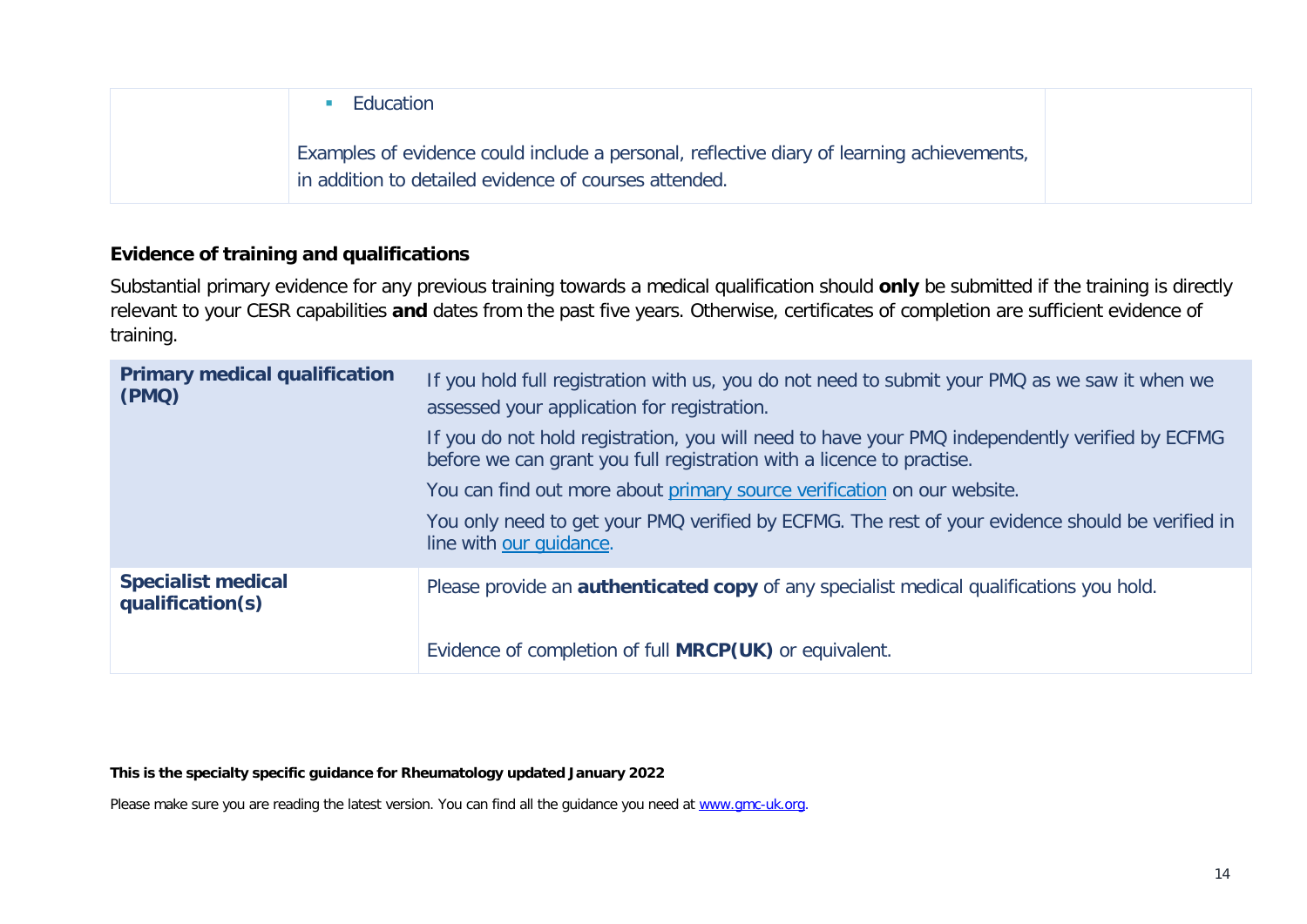|                                   | The MRCP(UK) is comprised of three tests, designed to assess acquisition of the full range of<br>knowledge, skills and behaviour, as well as clinical understanding and execution, as detailed in the<br>UK curriculum for Core Medical/Internal Medicine Training. For further information on the<br>MRCP(UK), click here.                                                                                 |
|-----------------------------------|-------------------------------------------------------------------------------------------------------------------------------------------------------------------------------------------------------------------------------------------------------------------------------------------------------------------------------------------------------------------------------------------------------------|
|                                   | Evidence of completion of a Rheumatology SCE or equivalent.                                                                                                                                                                                                                                                                                                                                                 |
|                                   | There are no qualifications from outside Europe that enable automatic entry to the Specialist<br>Register in any specialty. An evaluation is made based on an applicant's whole career and<br>therefore two applicants with the same qualifications but different training and/or experience may<br>not receive the same decision.                                                                          |
|                                   | If your specialist medical qualification is from outside the UK, please ensure that you provide the<br>following evidence in addition to your qualification:<br>o Training curriculum or examination syllabus<br>Formal period assessments completed during training (these may be older than 5 years)<br>$\circ$                                                                                           |
| <b>Recent specialist training</b> | If you have worked in posts approved for a specialist training programme for a relevant<br>qualification outside the UK in the past five years, please provide an <b>authenticated copy</b> of the<br>curriculum or syllabus that was in place when you undertook your training.                                                                                                                            |
|                                   | If a formal curriculum or syllabus (including assessment methods) is not available please provide a<br>letter from the awarding body outlining the content of the training programme or examination.<br>You must provide evidence of formal periodic assessment during your training. This evidence must<br>have been completed at the time the training was undertaken (if it is completed retrospectively |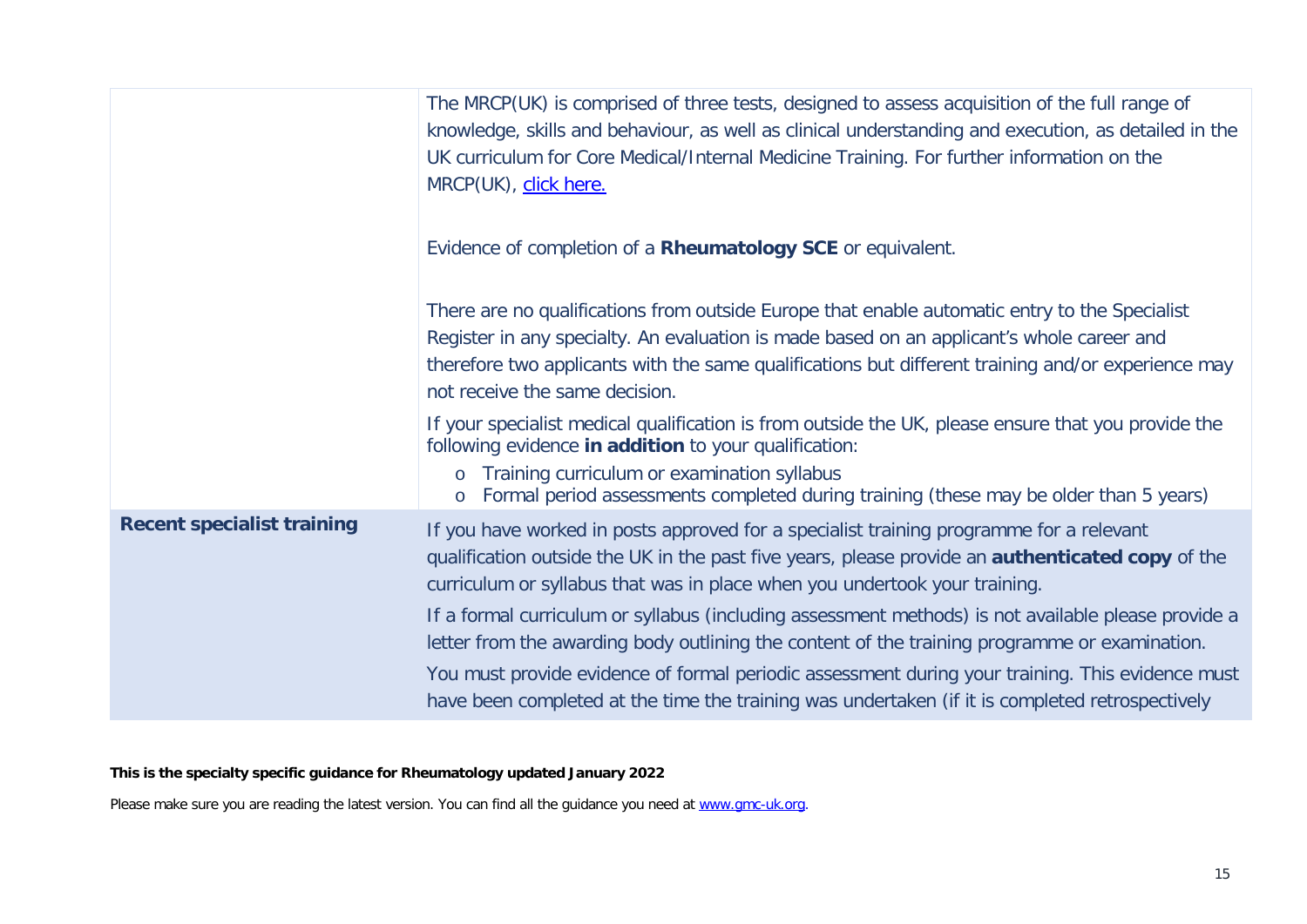|                                        | less weight will be given to the information provided). If you do not supply formal assessment<br>documents, the curriculum must demonstrate how you were assessed. A detailed letter of<br>verification from an educational supervisor would satisfy this requirement.<br>If areas for development were highlighted, please provide evidence to demonstrate that you have<br>subsequently addressed them. |
|----------------------------------------|------------------------------------------------------------------------------------------------------------------------------------------------------------------------------------------------------------------------------------------------------------------------------------------------------------------------------------------------------------------------------------------------------------|
|                                        | If you have undertaken approved specialty training towards a CCT or CESR(CP) in this specialty in<br>the UK in the past five years, you should provide a copy of your ARCPs.                                                                                                                                                                                                                               |
| <b>Specialist registration outside</b> | Please provide an <b>authenticated copy</b> of details of the registration requirements of that                                                                                                                                                                                                                                                                                                            |
| the UK                                 | authority.                                                                                                                                                                                                                                                                                                                                                                                                 |
| <b>Other relevant qualifications</b>   | You may include postgraduate qualifications if they are relevant to associated capabilities e.g.                                                                                                                                                                                                                                                                                                           |
| and certificates                       | teaching, management, research methodology. Please provide copies of certificates.                                                                                                                                                                                                                                                                                                                         |

# **Evidence of employment in posts and duties (including training posts)**

| <b>Employment letters and</b><br>contracts of employment | The information in these letters and contracts must match your CV. They will confirm the<br>following:     |  |
|----------------------------------------------------------|------------------------------------------------------------------------------------------------------------|--|
|                                                          | dates you were in post<br>п.                                                                               |  |
|                                                          | post title, grade, training                                                                                |  |
|                                                          | type of employment: permanent, fixed term, or part time (including percentage of whole<br>time equivalent) |  |

#### **This is the specialty specific guidance for Rheumatology updated January 2022**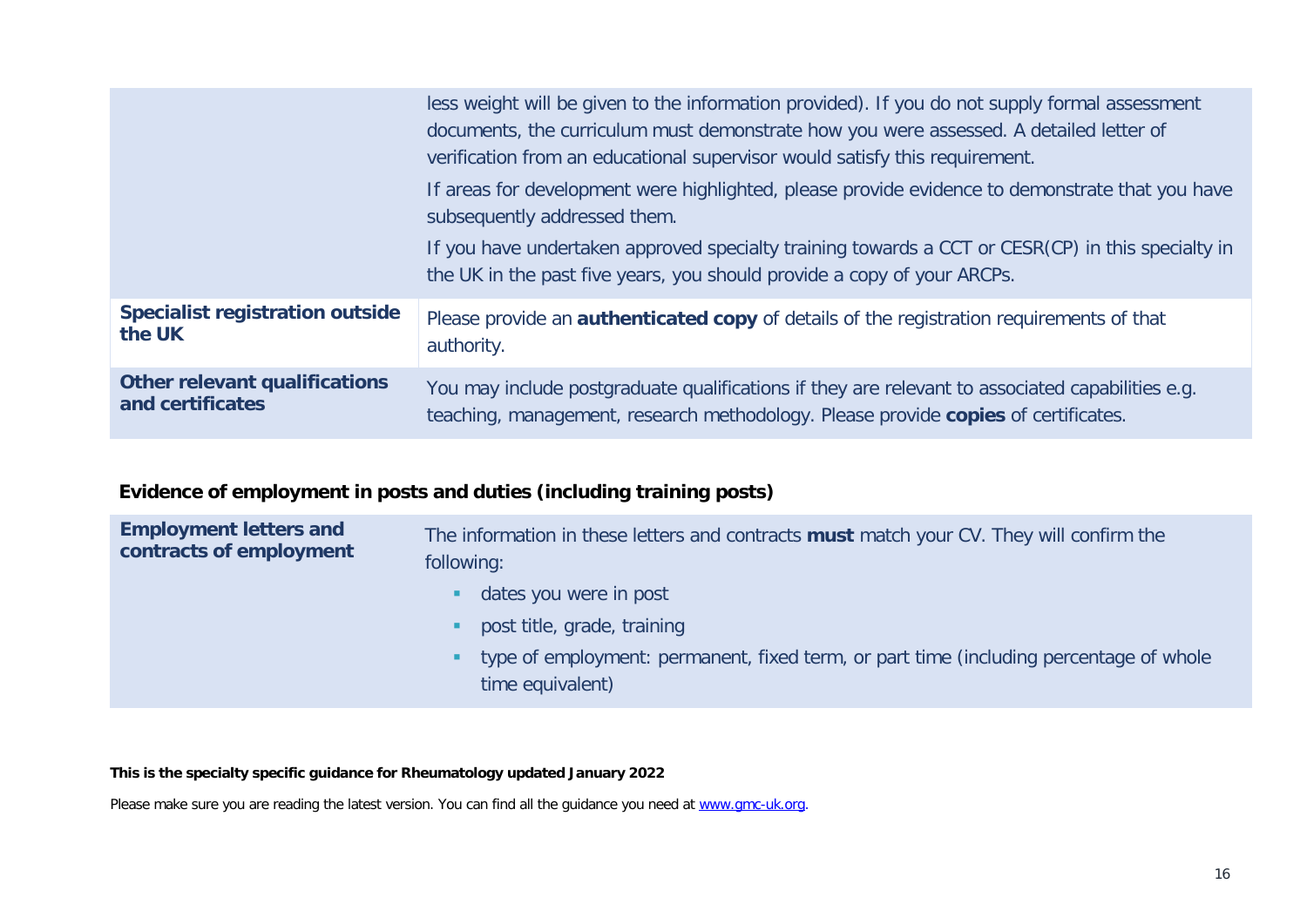| <b>Job descriptions</b>                          | These must match the information in your CV. They will confirm the following:<br>your position within the structure of your department<br><b>College</b><br>your post title<br><b>In</b><br>your clinical and non-clinical commitment<br><b>I</b><br>your involvement in teaching or training.<br>×                                                                                                                                                                                                    |
|--------------------------------------------------|--------------------------------------------------------------------------------------------------------------------------------------------------------------------------------------------------------------------------------------------------------------------------------------------------------------------------------------------------------------------------------------------------------------------------------------------------------------------------------------------------------|
| <b>Rotas</b>                                     | You must provide samples of your rotas from the last three years. These should demonstrate your<br>weekly clinical and non-clinical activities. For example, if you worked a 1:8 rota, you should submit<br>eight consecutive weeks' rota to represent that placement.                                                                                                                                                                                                                                 |
| Departmental/ Unit annual<br>caseload statistics | You should provide departmental and unit caseload statistics, activity data, range and scope of<br>work undertaken in a placement from the last three years.                                                                                                                                                                                                                                                                                                                                           |
| <b>Appraisal</b>                                 | Those working in an NHS or managed environment should submit evidence of annual appraisals. A<br>revalidation or appraisal portfolio would be appropriate (if it is completed retrospectively less<br>weight will be given to the information provided).<br>For non-training posts you should provide evidence of ongoing evaluation of your performance.<br>This may take the format of formal appraisals by the department head or line manager (clinical<br>director, medical director, professor). |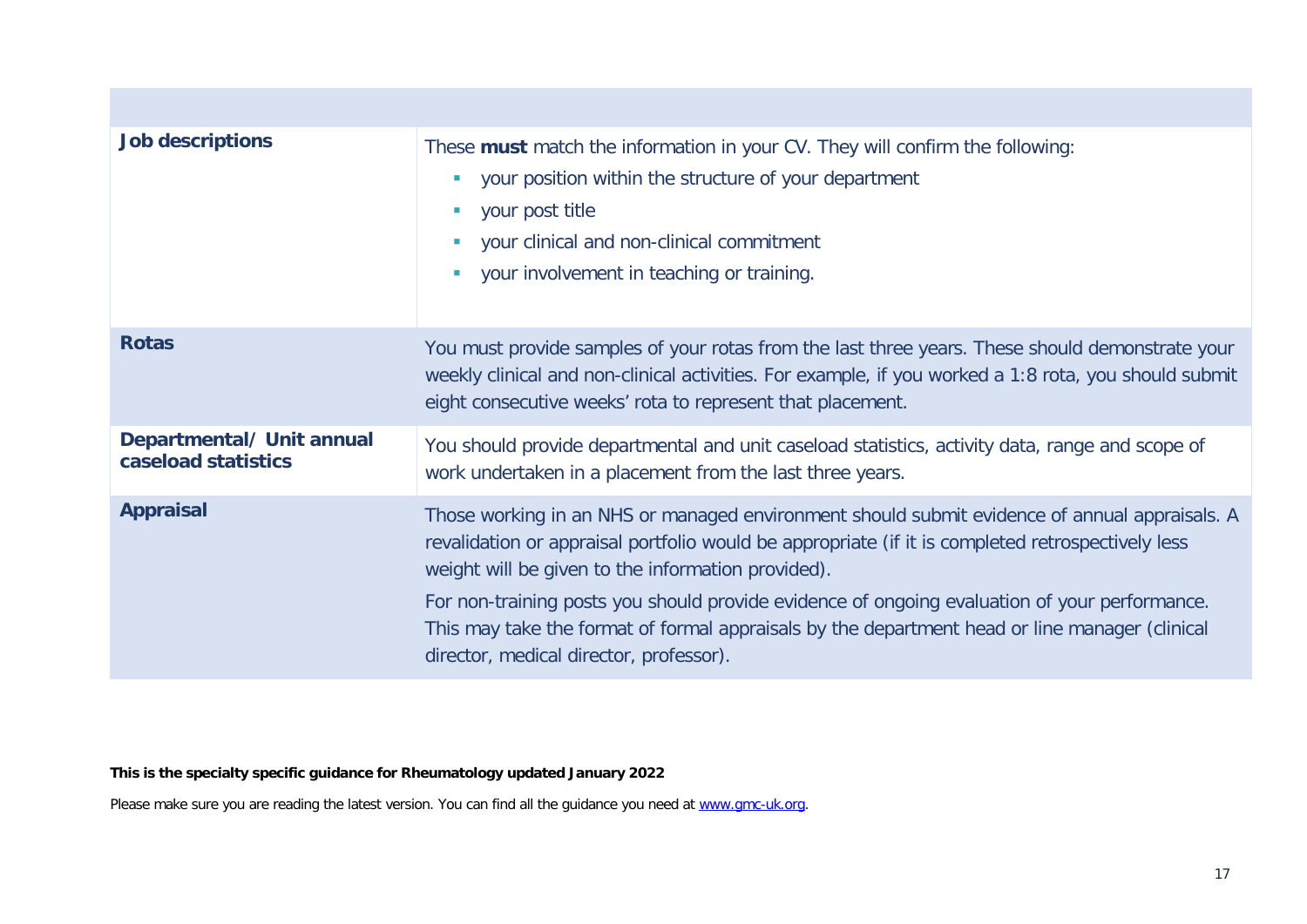For those applicants working in independent practice it is recommended that at least one employer. Appraisal is undertaken and summary documentation of this submitted with the application.

Where an applicant is not based in the UK alternative forms of appraisal are strongly advised. Alternative evidence may include letters (written at the time) commenting on your performance. In addition, where no formal appraisal or assessment forms are available you must provide information on the method of career review or progression.

#### **This is the specialty specific guidance for Rheumatology updated January 2022**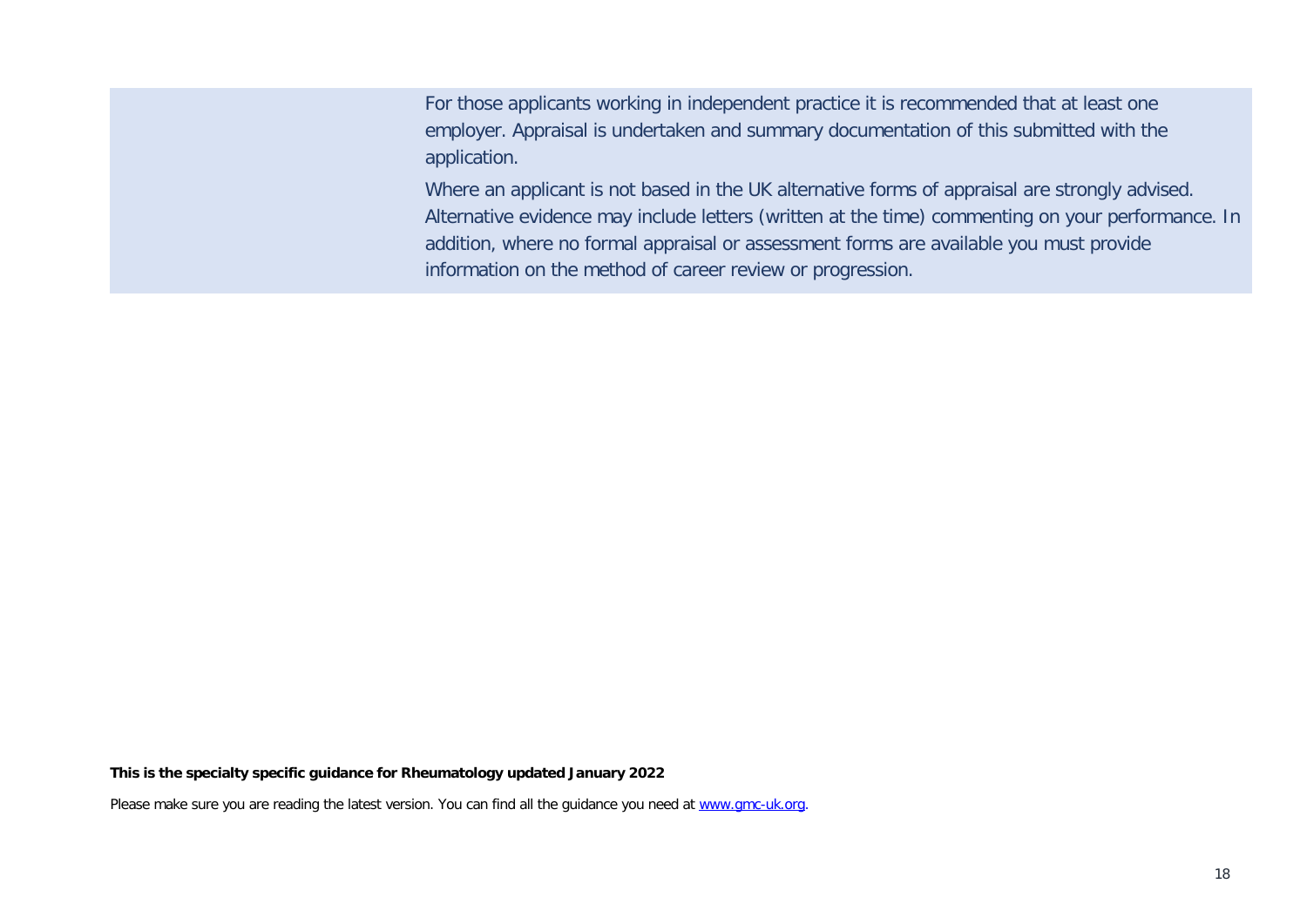### **Practical Procedures**

Below details the practical procedures and the level of competency you will be expected to evidence. You can provide evidence for these procedures using logbooks and DOPS.

#### **Internal Medicine Procedures**

| <b>Procedure</b>                                                         | Level of competence required                   |
|--------------------------------------------------------------------------|------------------------------------------------|
| Advanced cardiopulmonary resuscitation (CPR)                             | Leadership of CPR team                         |
| Direct current (DC) cardioversion                                        | Competent to perform unsupervised              |
| Temporary cardiac pacing using an external device                        | Skills lab or satisfactory supervised practice |
| Central venous cannulation (internal jugular or subclavian)              | Skills lab or satisfactory supervised practice |
| Access to circulation for resuscitation (femoral vein or intraosseous) a | Skills lab or satisfactory supervised practice |
| Pleural aspiration for fluid (diagnostic) b, c                           | Competent to perform unsupervised              |
| Pleural aspiration (pneumothorax) c                                      | Competent to perform unsupervised              |
| Intercostal drain for pneumothorax                                       | Skills lab or satisfactory supervised practice |
| Intercostal drain for effusion b                                         | Skills lab or satisfactory supervised practice |
| Nasogastric (NG) tube                                                    | Competent to perform unsupervised              |
| Ascitic tap                                                              | Competent to perform unsupervised              |
| Abdominal paracentesis                                                   | Skills lab or satisfactory supervised practice |
| Lumbar puncture                                                          | Competent to perform unsupervised              |

#### **This is the specialty specific guidance for Rheumatology updated January 2022**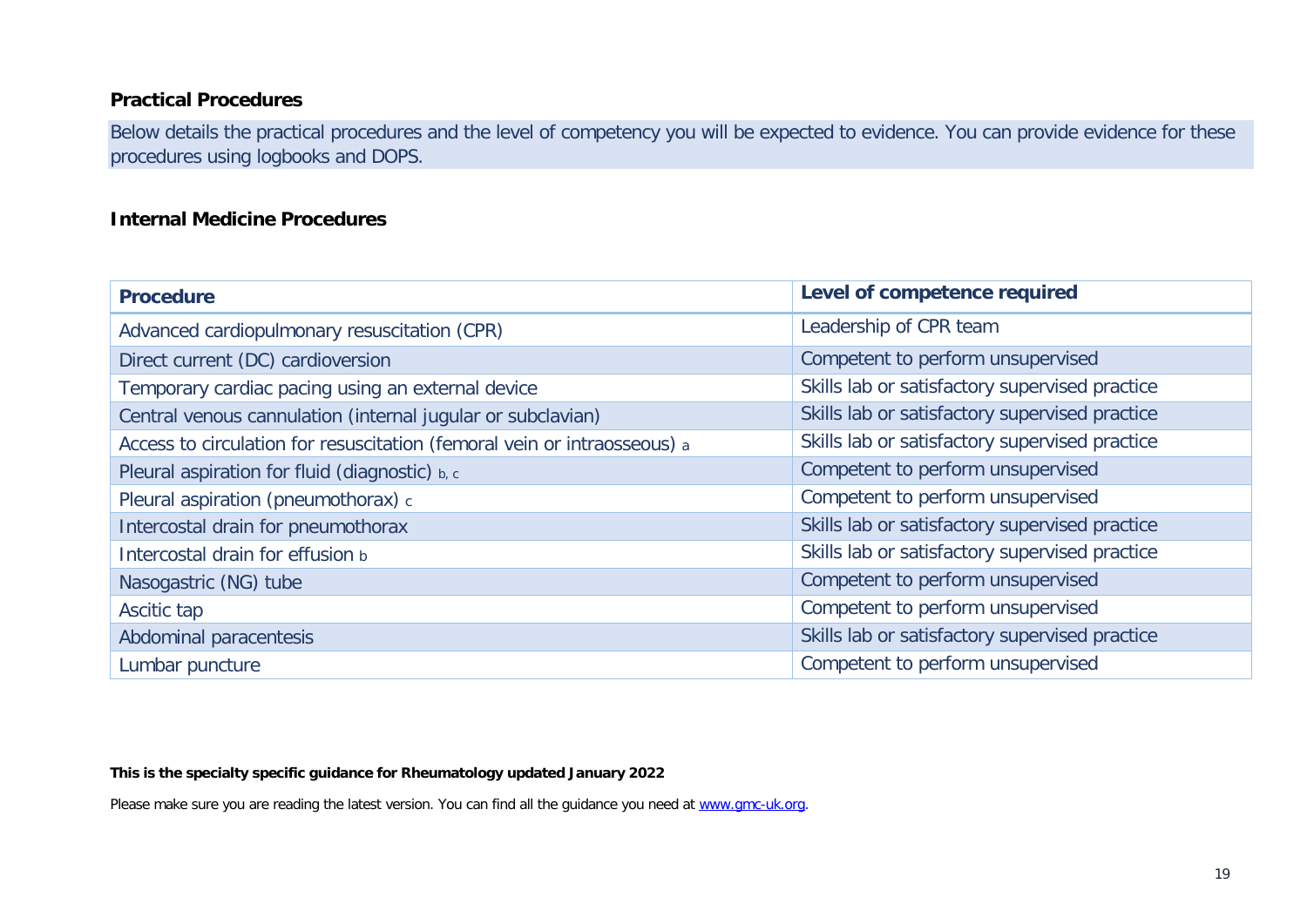#### Notes

<sup>a</sup> The requirement is for a minimum of skills lab training or satisfactory supervised practice in one of these two mechanisms for obtaining access to the circulation to allow infusion of fluid in the patient where peripheral venous access cannot be established.

<sup>b</sup> Pleural procedures should be undertaken in line with the British Thoracic Society guidelines. These state that thoracic ultrasound guidance is strongly recommended for all pleural procedures for pleural fluid, also that the marking of a site using thoracic ultrasound for subsequent remote aspiration or chest drain insertion is not recommended. Ultrasound guidance should be provided by a -trained thoracic ultrasound practitioner.

<sup>c</sup> It can be assumed that a trainee who is capable of performing pleural aspiration of fluid is capable of introducing a needle to decompress a large symptomatic pneumothorax

#### **Specialty Procedures**

| <b>Procedure</b>                                                                            | Level of competence required                      |
|---------------------------------------------------------------------------------------------|---------------------------------------------------|
| Large joint - knee, shoulder                                                                | Competent to perform unsupervised                 |
| Medium joints - wrist, elbow and ankle                                                      | Competent to perform unsupervised                 |
| Small joints - metacarpophalangeal MCP, MTP, PIP                                            | Competent to perform unsupervised                 |
| Soft tissue injections - bursa, tendon sheath, plantar fascia, epicondylitis, carpal tunnel | Competent to perform unsupervised                 |
| Nail-fold capillaroscopy                                                                    | Skills lab or satisfactory supervised<br>practice |
| Polarising microscopy of synovial fluid for crystals                                        | Skills lab or satisfactory supervised<br>practice |
| Ultrasound-guided joint or soft tissue injections                                           | Experience recommended but not essential          |
| Fluoroscopy-guided injections                                                               | Experience recommended but not essential          |

#### **This is the specialty specific guidance for Rheumatology updated January 2022**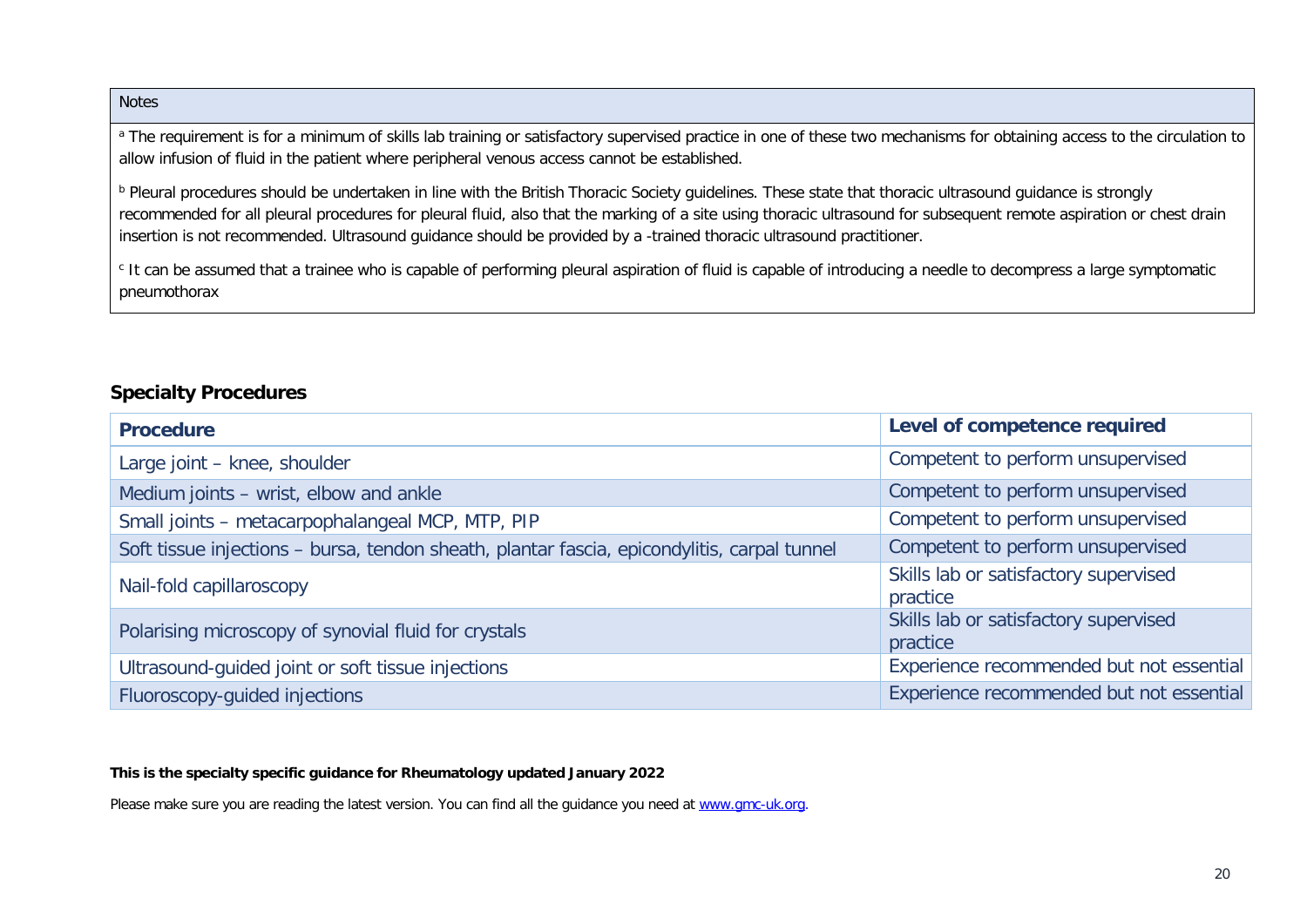### **Generic CiPs**

The suggested documentation is given below each CiP and the overall numbers expected are given in the section above. Each piece of evidence can support more than one CiP and you should cross reference

## **CiP 1: Able to function successfully within NHS organisational and management systems**

## **Key skills:**

- Aware of, and adheres to, the GMC professional requirements
- Aware of public health issues including population health, social determinants of health and global health perspectives
- Demonstrates effective clinical leadership
- Demonstrates promotion of an open and transparent culture
- Keeps up to date through learning and teaching
- Demonstrates engagement in career planning
- **Demonstrates capabilities in dealing with complexity** and uncertainty
- **Aware of the role and processes for commissioning**
- **Aware of the need to use resources wisely**

## **Suggested documentation:**

Reports from consultants who have worked with you, such as the Multiple Consultant Report (MCR)

#### **This is the specialty specific guidance for Rheumatology updated January 2022**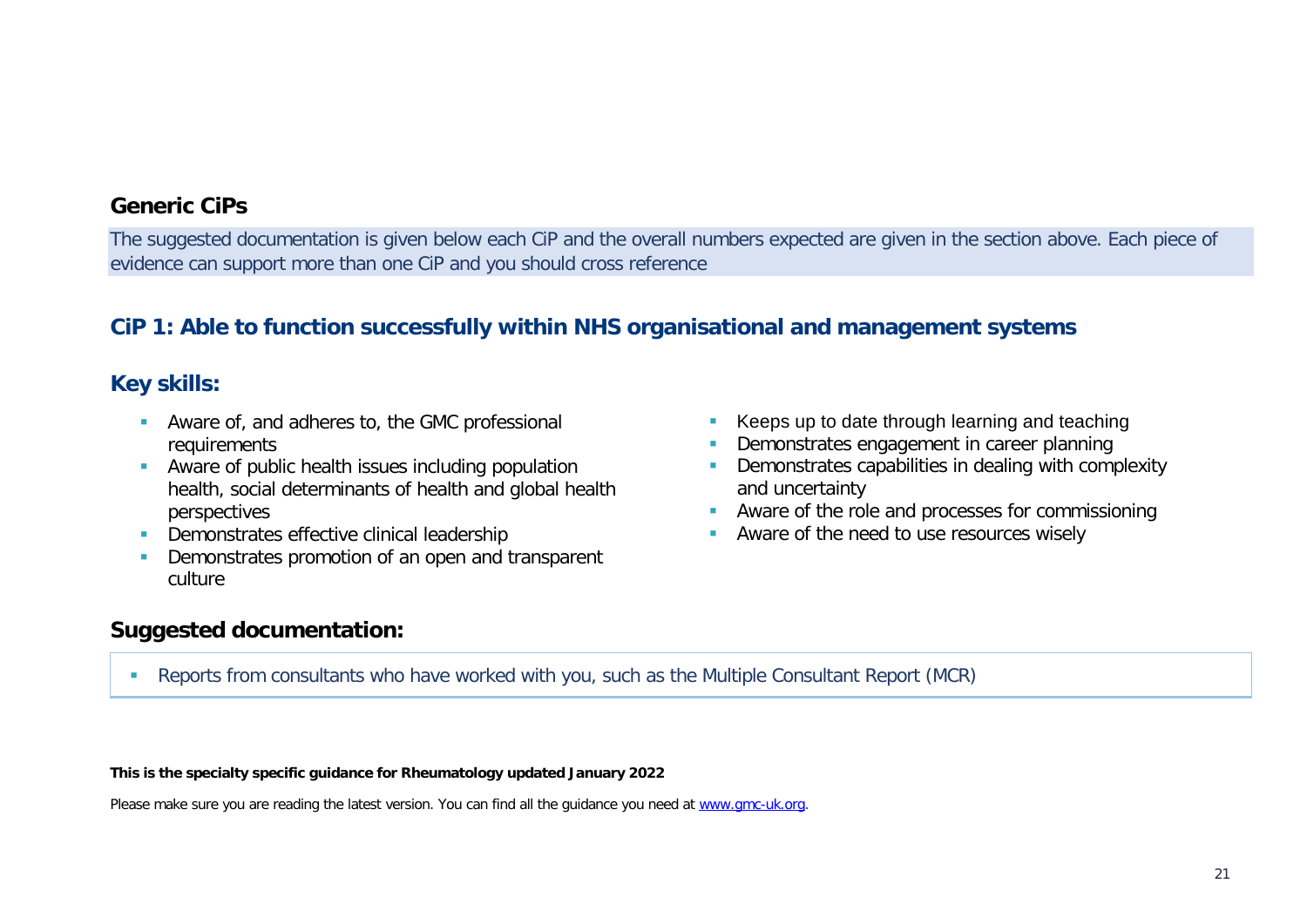- Feedback from a variety of clinical and non-clinical colleagues who have worked with you, such as the Multisource Feedback (MSF)
- Evidence of taking an active role in governance structures, including service development. This may, for example, include the minutes of meetings for governance and unit management in which the applicant has been involved, MDT meetings, and any documented service development initiatives such as QIPAT.
- Evidence of attendance at an NHS / health service management course

## **CiP 2: Able to deal with ethical and legal issues related to clinical practice**

## **Key skills:**

- Aware of national legislation and legal responsibilities, including safeguarding vulnerable groups
- Behaves in accordance with ethical and legal requirements
- **•** Demonstrates ability to offer apology or explanation when appropriate
- **Demonstrate ability to lead the clinical team in ensuring** that ethical and legal factors are considered openly and consistently

## **Suggested documentation:**

- Reports from consultants who have worked with you, such as the Multiple Consultant Report (MCR), end of placement and appraisal reports
- Feedback from a variety of clinical and non-clinical colleagues who have worked with you, such as the Multisource Feedback (MSF)
- Evidence of ability to assess the mental capacity of patients to make healthcare decisions. Evidence could include:
	- Reflections on cases where you had to assess a patient's mental capacity

#### **This is the specialty specific guidance for Rheumatology updated January 2022**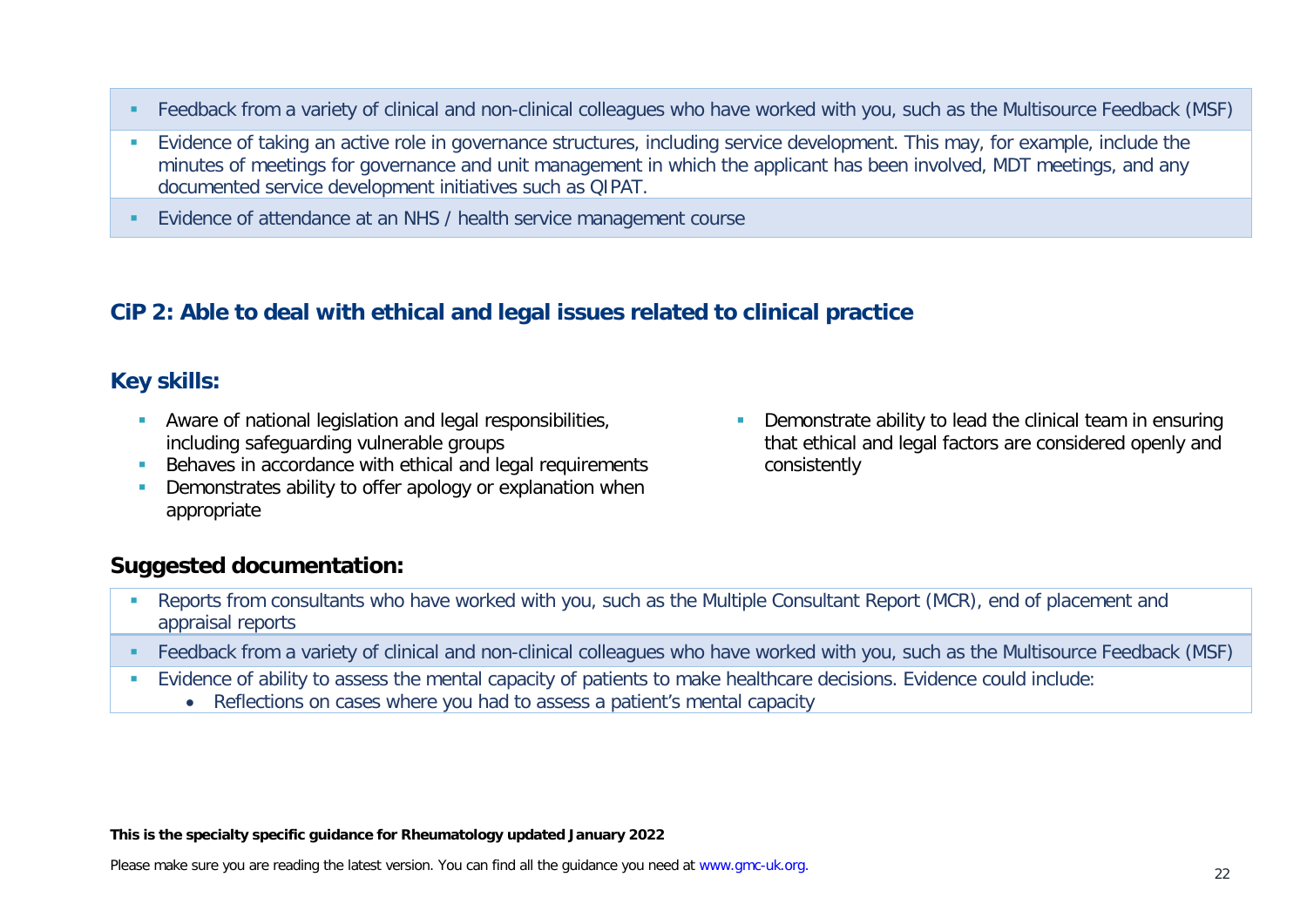- Evidence of involvement in making 'best interests' decisions, such as:
	- Notes
	- Letters
	- Meeting minutes
- Awareness of relevant legislation, including mental capacity legislation by completion of an online training course, for example:
	- eLfH Mental Capacity Act:<https://www.e-lfh.org.uk/programmes/mental-capacity-act/>
	- CPD Online Mental Capacity Act:<https://cpdonline.co.uk/course/mental-capacity-act/>
	- SCIE Mental Capacity Act:<https://www.scie.org.uk/e-learning/mca>

# **CiP 3: Communicates effectively and is able to share decision making, while maintaining appropriate situational awareness, professional behaviour and professional judgement**

# **Key skills:**

- **Communicates clearly with patients and carers in a variety** of settings
- **Communicates effectively with clinical and other** professional colleagues
- Identifies and manages barriers to communication (e.g. cognitive impairment, speech and hearing problems, capacity issues)
- Demonstrates effective consultation skills including effective verbal and non-verbal interpersonal skills
- **Shares decision making by informing the patient,** prioritising the patient's goals and wishes, and respecting the patient's beliefs, concerns and expectations
- Shares decision making with children and young people
- Applies management and team working skills appropriately, including influencing, negotiating, reassessing priorities and effectively managing complex, dynamic situations

**This is the specialty specific guidance for Rheumatology updated January 2022**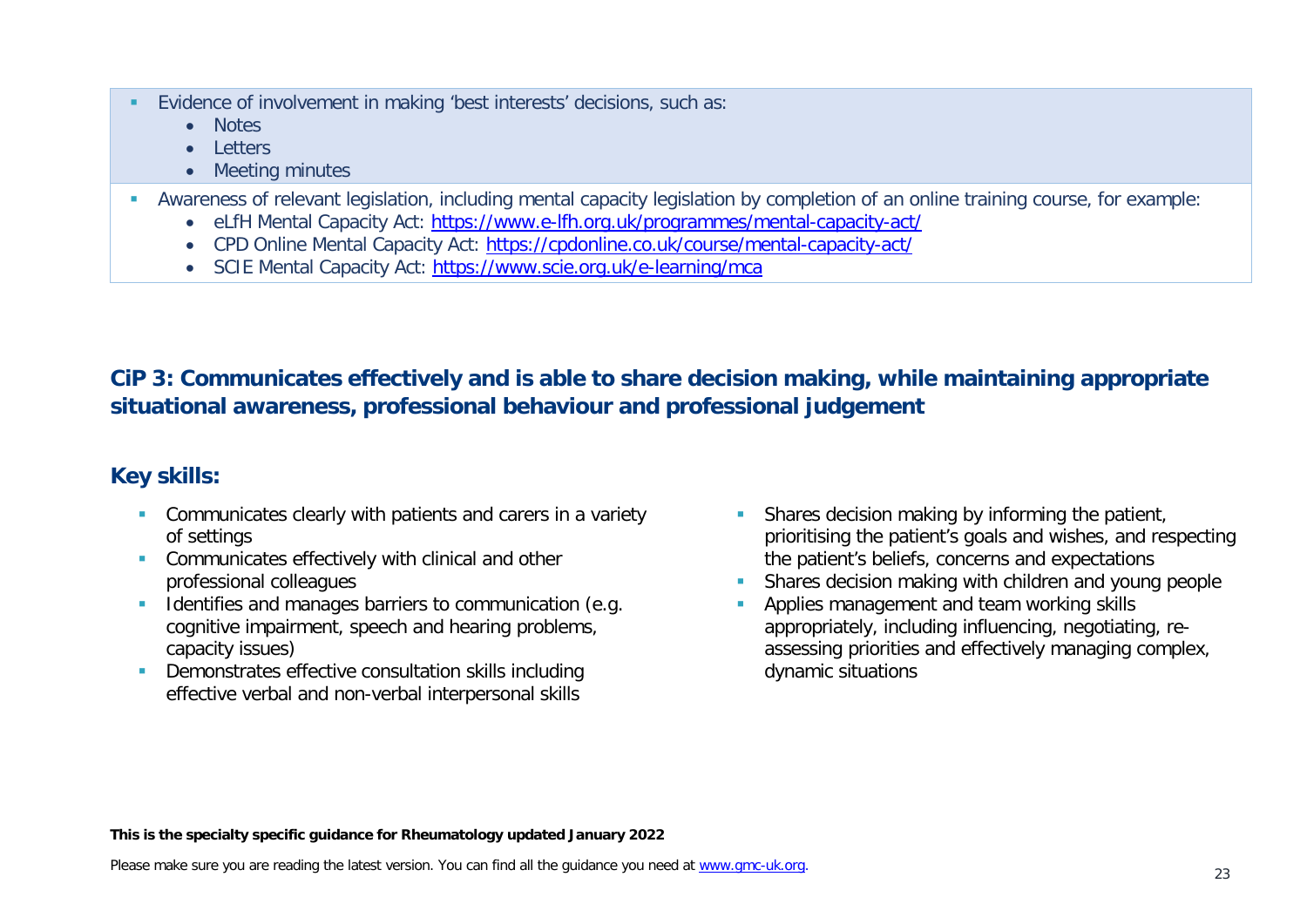- Reports from consultants who have worked with you, such as the Multiple Consultant Report (MCR), end of placement and appraisal reports
- Feedback from a variety of clinical and non-clinical colleagues who have worked with you, such as the Multisource Feedback (MSF)
- Evidence of your ability to analyse a patient's communication difficulties:
	- Reflective diaries
- **Feedback from patients, such as a patient survey**
- Reflective practice entries about patients or families who posed difficulties
- Assessment of observed clinical skills, attitudes and behaviours, such as a Mini-CEX

# **CiP 4: Is focused on patient safety and delivers effective quality improvement in patient care**

## **Key skills:**

- **Makes patient safety a priority in clinical practice**
- **Raises and escalates concerns where there is an issue with** patient safety or quality of care
- **•** Demonstrates commitment to learning from patient safety investigations and complaints
- Shares good practice appropriately
- **Contributes to and delivers quality improvement**
- **Understands basic Human Factors principles and practice** at individual, team, organisational and system levels
- **Understands the importance of non-technical skills and** crisis resource management
- Recognises and works within limit of personal competence
- Avoids organising unnecessary investigations or prescribing poorly evidenced treatments

#### **This is the specialty specific guidance for Rheumatology updated January 2022**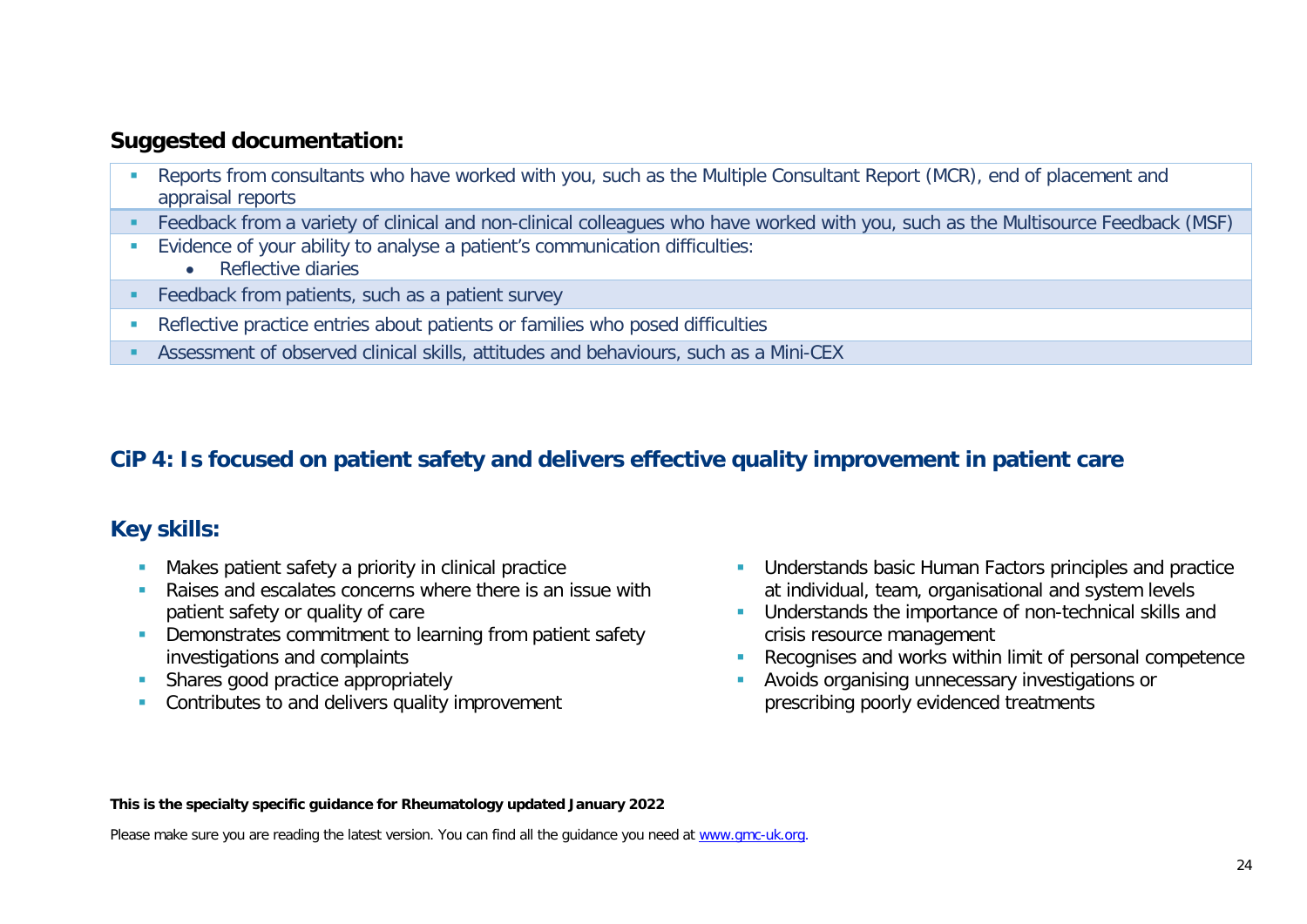- Reports from consultants who have worked with you, such as the Multiple Consultant Report (MCR), end of placement and appraisal reports
- Feedback from a variety of clinical and non-clinical colleagues who have worked with you, such as the Multisource Feedback (MSF)
- Reflective practice entries about patients or families who posed difficulties
- Evidence that you have arranged and attended meetings about a patient with Social Services or other non-health organisations. For example:
	- Meeting minutes, demonstrating your attendance and participation
	- Invites sent from you demonstrating arranging meetings
- Assessment of observed clinical skills, attitudes and behaviours, such as a Mini-CEX
- Documented evidence of development of procedures to improve inter-service and inter-agency communication, you will need to demonstrate your involvement in the new procedure and its effectiveness
- Evidence of specific quality improvement activity, such as evidence of specific quality improvement activity, such as a QIPAT
- Copies of letters you have written to NHS and non-NHS services involved with patients

## **CiP 5: Carries out research and manages data appropriately**

## **Key skills:**

- Manages clinical information / data appropriately
- Understands principles of research and academic writing

 Demonstrates ability to carry out critical appraisal of the **literature** 

#### **This is the specialty specific guidance for Rheumatology updated January 2022**

Please make sure you are reading the latest version. You can find all the guidance you need at [www.gmc-uk.org.](http://www.gmc-uk.org/)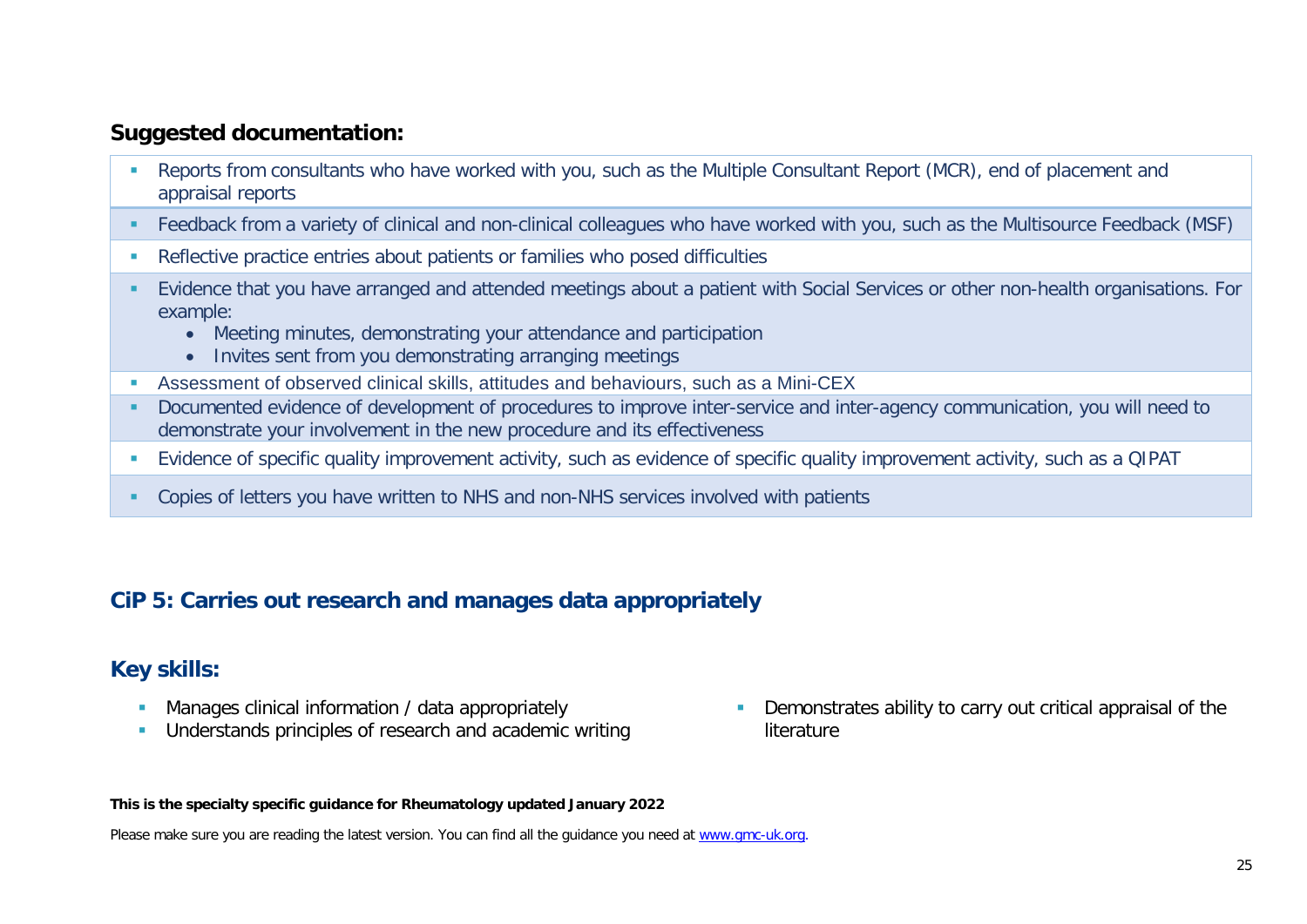- **Understands the role of evidence in clinical practice and** demonstrates shared decision making with patients
- Demonstrates appropriate knowledge of research methods, including qualitative and quantitative approaches in scientific enquiry
- Demonstrates appropriate knowledge of research principles and concepts and the translation of research into practice
- **Follows quidelines on ethical conduct in research and** consent for research
- **Understands public health epidemiology and global health** patterns
- Recognises potential of applied informatics, genomics, stratified risk and personalised medicine and seeks advice for patient benefit when appropriate

- Reports from consultants who have worked with you, such as the Multiple Consultant Report (MCR), end of placement and appraisal reports
- Feedback from a variety of clinical and non-clinical colleagues who have worked with you, such as the Multisource Feedback (MSF)
- Evidence of completion of Good Clinical Practice (GCP) training:
	- [www.nihr.ac.uk/health-and-care-professionals/learning-and-support/good-clinical-practice](https://www.nihr.ac.uk/health-and-care-professionals/learning-and-support/good-clinical-practice.htm)
- Documented evidence of research activity. This may include evidence of:
	- Helping in a project
	- Reviewing research papers / grants
	- Writing and co-authoring research papers
	- Contributing to research projects
- Presentations either lectures (podium presentations) or poster presentations
- Documented evidence of development of procedures to improve quality of care beyond personal practice, e.g. QIPAT or evidence of performing an audit
- **Publications**

#### **This is the specialty specific guidance for Rheumatology updated January 2022**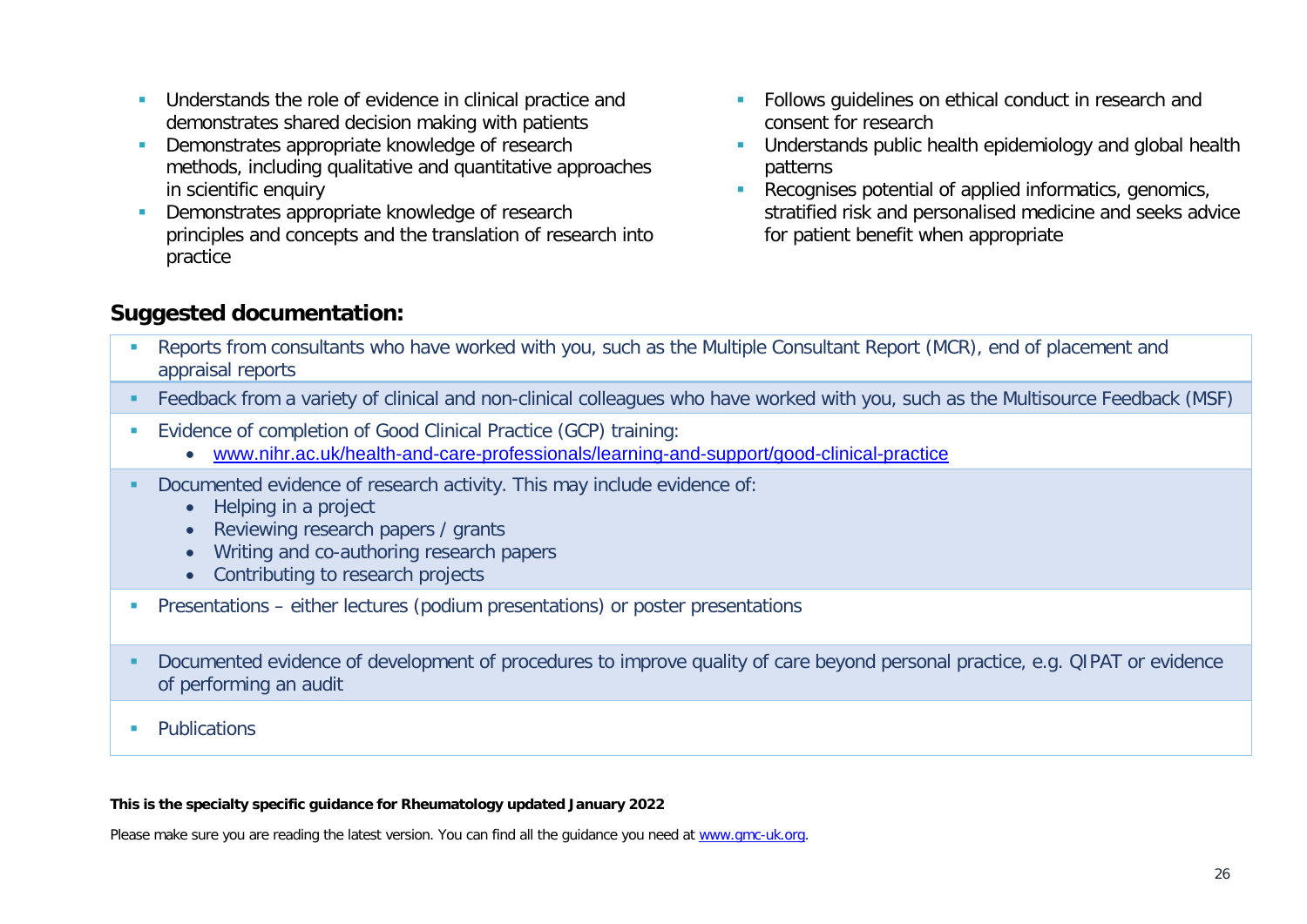### **CiP 6: Acts as a clinical teacher and clinical supervisor**

### **Key skills:**

- Delivers effective teaching and training to medical students, junior doctors and other healthcare professionals
- Delivers effective feedback with action plan
- Able to supervise less experienced trainees in their clinical assessment and management of patients

### **Suggested documentation:**

- Able to supervise less experienced trainees in carrying out appropriate practical procedures
- Able to act as a clinical supervisor to doctors in earlier stages of training

- Reports from consultants who have worked with you, such as the Multiple Consultant Report (MCR), end of placement and appraisal reports
- Feedback from a variety of clinical and non-clinical colleagues who have worked with you, such as the Multisource Feedback (MSF)
- **Completion of relevant Medical Education training course(s).**
- Feedback from formal teaching sessions to medical and non-medical staff:
	- Teaching Observation (TO) or other observational assessment of teaching
- Evidence of organising Educational events / programs, with feedback.

#### **This is the specialty specific guidance for Rheumatology updated January 2022**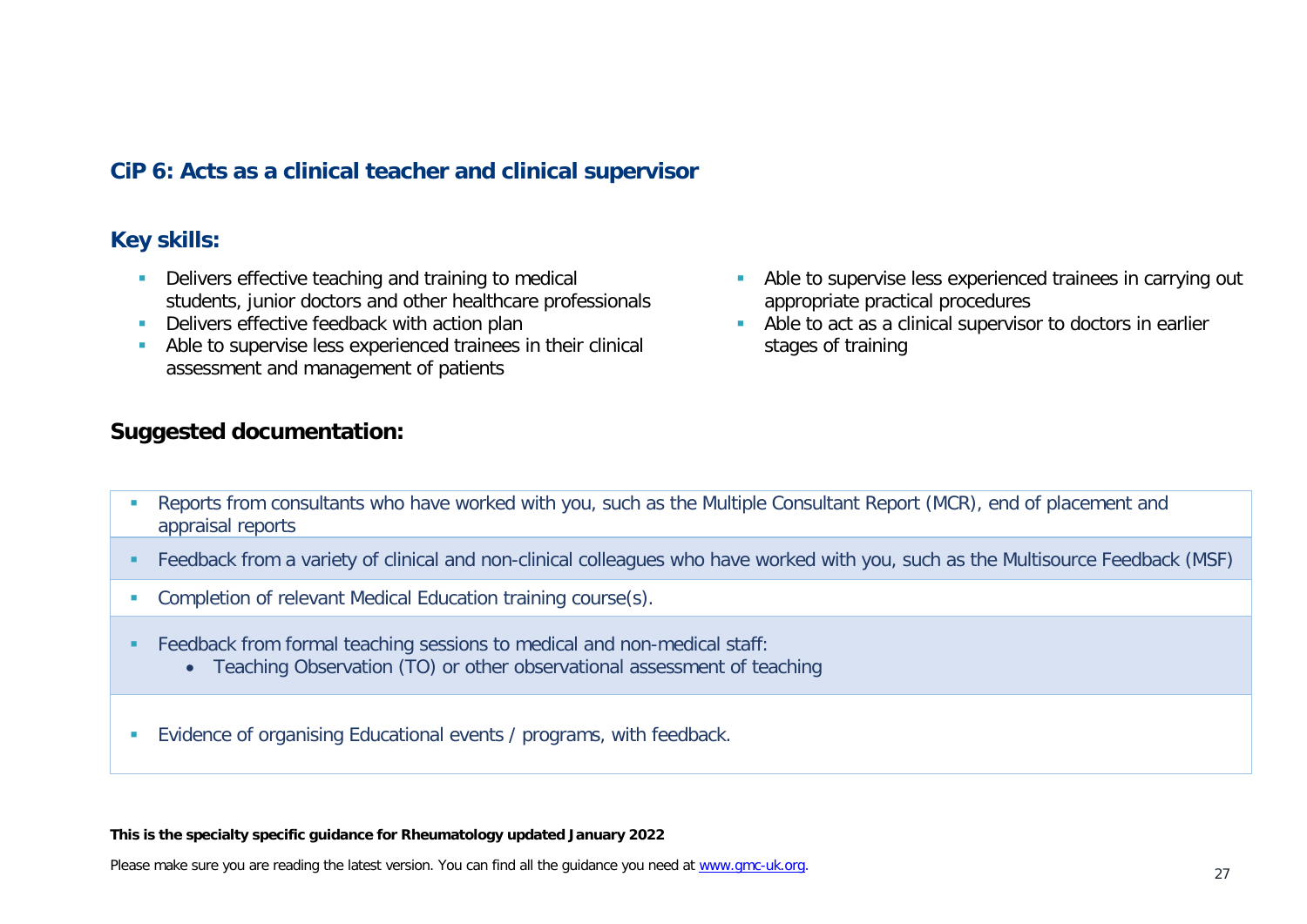#### **Clinical CiPs**

Applicants must demonstrate that they are currently practising at the level of 'entrusted to act independently' in all clinical CiPs. Further detail regarding the descriptors for the key skills in each clinical CiP can be found in the [curriculum.](https://www.gmc-uk.org/education/standards-guidance-and-curricula/curricula#T)

## **CiP 1: Managing an acute unselected take**

### **Key skills:**

- Demonstrates professional behaviour with regard to patients, carers, colleagues and others
- Delivers patient centred care including shared decision making
- **Takes a relevant patient history including patient** symptoms, concerns, priorities and preferences
- **Performs accurate clinical examinations**
- Shows appropriate clinical reasoning by analysing physical and psychological findings
- **Formulates an appropriate differential diagnosis**
- **Formulates an appropriate diagnostic and management** plan, taking into account patient preferences, and the urgency required
- **Explains clinical reasoning behind diagnostic and** clinical management decisions to patients/carers/guardians and other colleagues
- **Appropriately selects, manages and interprets** investigations
- Recognises need to liaise with specialty services and refers where appropriate

### **Suggested documentation:**

- Reports from consultants who have worked with you, such as the Multiple Consultant Report (MCR)
- Feedback from a variety of clinical and non-clinical colleagues who have worked with you, such as the Multisource Feedback (MSF)
- **Logbook of cases**

#### **This is the specialty specific guidance for Rheumatology updated January 2022**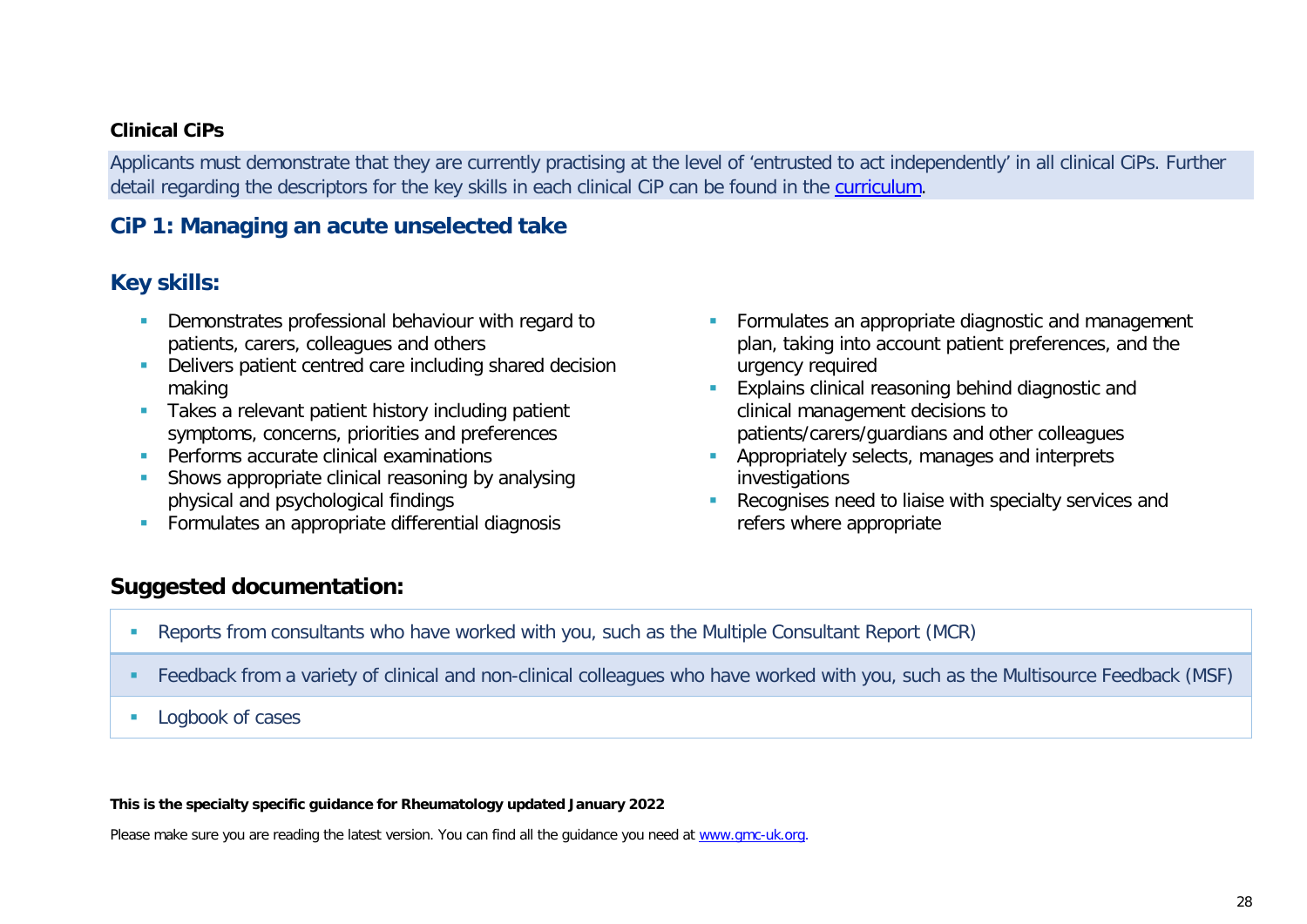- Evidence of simulation
- Assessment of acute care such as ACATs
- Evidence of discussing or reflecting on your professional judgement in a clinical case, such as a CbD

### **CiP 2: Managing the acute care of patients within a medical specialty service**

### **Key skills:**

- Able to manage patients who have been referred acutely to a specialised medical service as opposed to the acute unselected take (e.g. cardiology and respiratory medicine acute admissions)
- Demonstrates professional behaviour with regard to patients, carers, colleagues and others
- Delivers patient centred care including shared decision making
- **Takes a relevant patient history including patient** symptoms, concerns, priorities and preferences
- **Performs accurate clinical examinations**
- Shows appropriate clinical reasoning by analysing physical and psychological findings
- **Formulates an appropriate differential diagnosis**
- **Formulates an appropriate diagnostic and management** plan, taking into account patient preferences, and the urgency required
- **Explains clinical reasoning behind diagnostic and clinical** management decisions to patients/carers/guardians and other colleagues
- **Appropriately selects, manages and interprets** investigations
- Demonstrates appropriate continuing management of acute medical illness in a medical specialty setting
- Refers patients appropriately to other specialties as required

### **Suggested documentation:**

 Reports from consultants who have worked with you, such as the Multiple Consultant Report (MCR), end of placement and appraisal reports

#### **This is the specialty specific guidance for Rheumatology updated January 2022**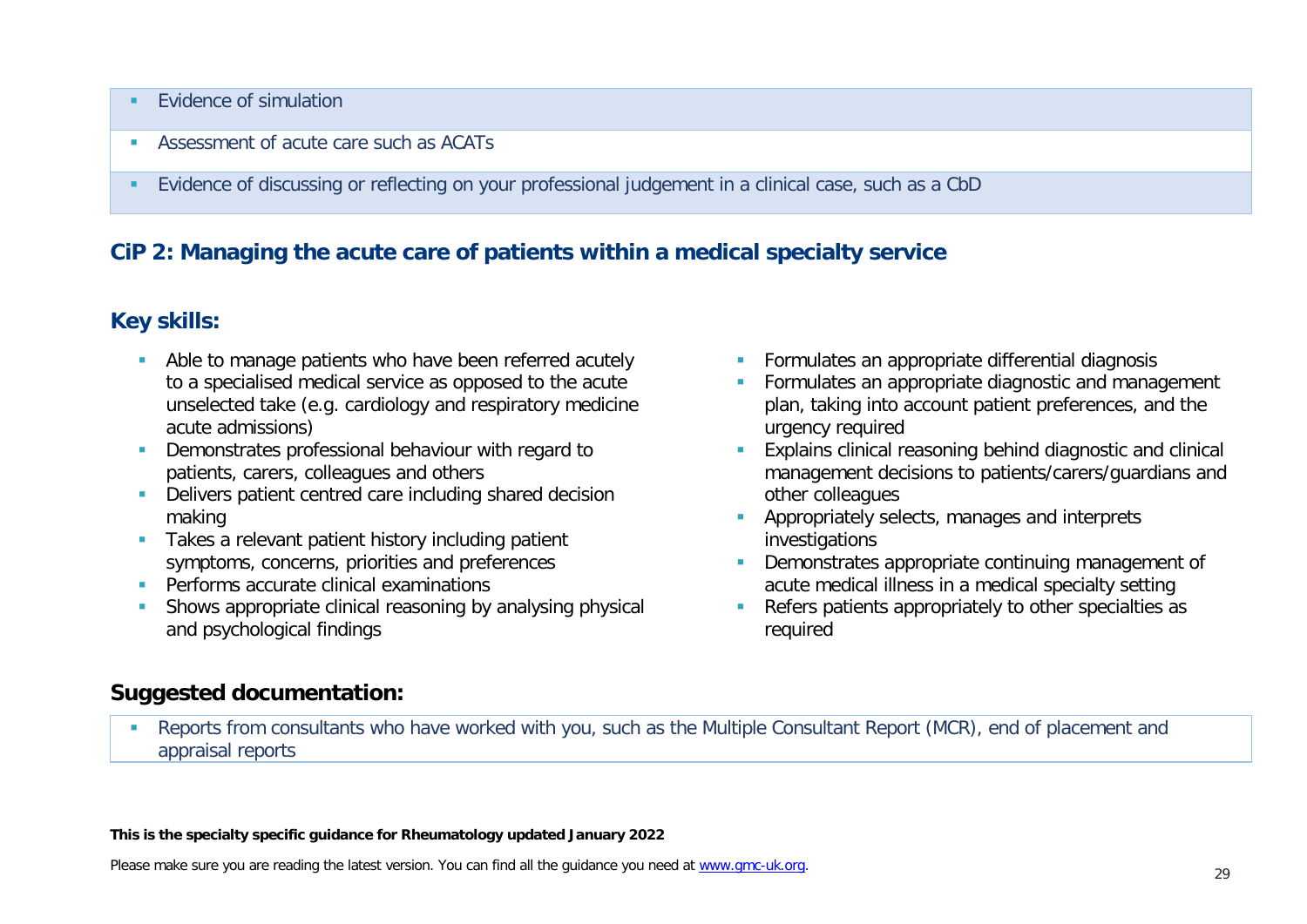- Feedback from a variety of clinical and non-clinical colleagues who have worked with you, such as the Multisource Feedback (MSF)
- **Minimum of one of each of the below:** 
	- Evidence of discussing or reflecting on your professional judgement in a clinical case, such as a CbD Assessments of acute care (ACAT)
	- **Logbook of cases**
	- **Evidence of simulation training and assessment**

# **CiP 3: Providing continuity of care to medical inpatients, including management of comorbidities and cognitive impairment**

# **Key skills:**

- **Demonstrates professional behaviour with regard to** patients, carers, colleagues and others
- Delivers patient centred care including shared decision making
- **Demonstrates effective consultation skills**
- **Formulates an appropriate diagnostic and management** plan, taking into account patient preferences, and the urgency required
- **Explains clinical reasoning behind diagnostic and clinical** management decisions to patients/carers/guardians and other colleagues
- Demonstrates appropriate continuing management of acute medical illness inpatients admitted to hospital on an acute unselected take or selected take
- Recognises need to liaise with specialty services and refers where appropriate
- **Appropriately manages comorbidities in medial inpatients** (unselected take, selected acute take or specialty admissions)
- Demonstrates awareness of the quality of patient experience

**This is the specialty specific guidance for Rheumatology updated January 2022**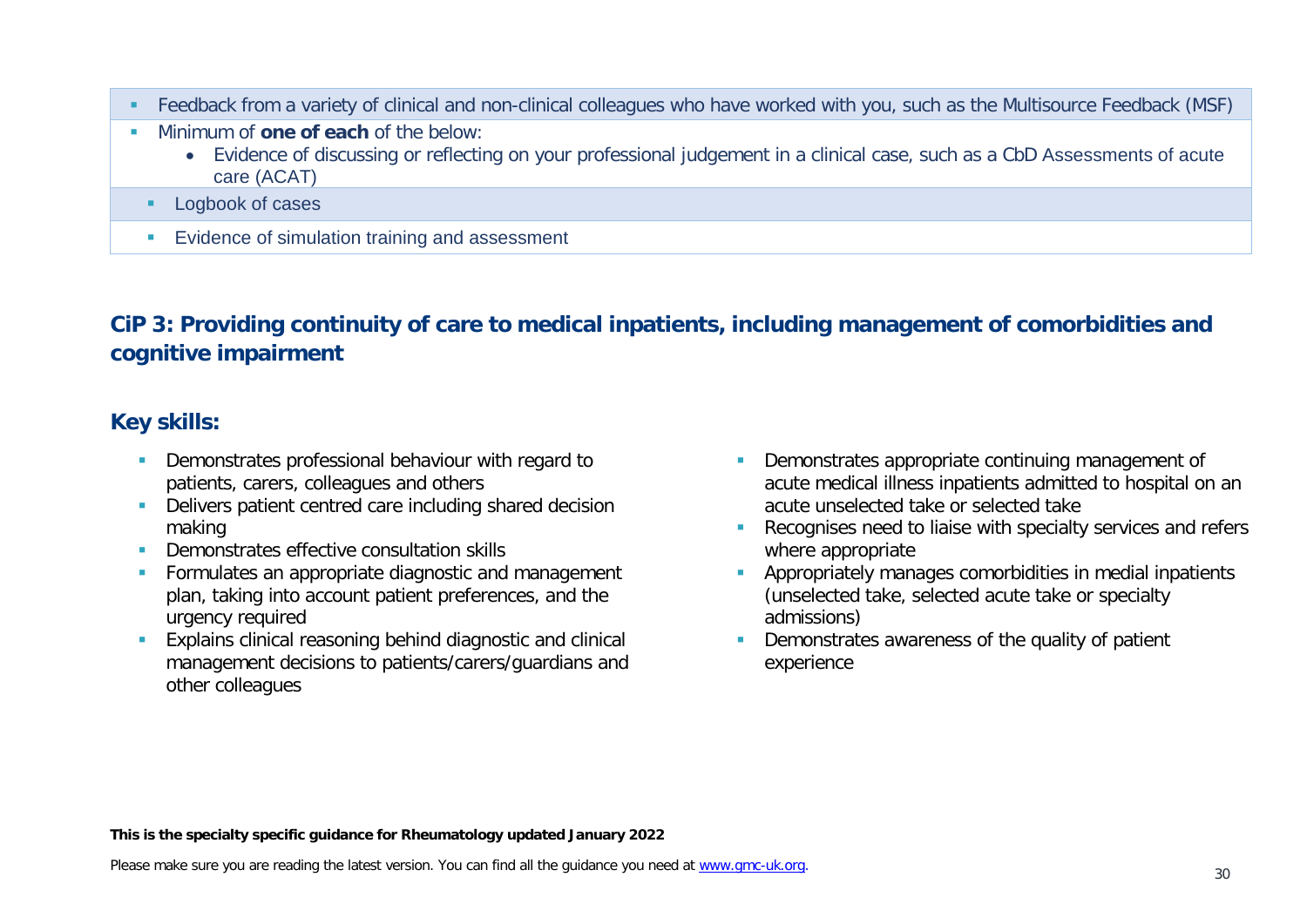- **Reports from consultants who have worked with you, such as the Multiple Consultant Report (MCR), end of placement and** appraisal reports
- Feedback from a variety of clinical and non-clinical colleagues who have worked with you, such as the Multisource Feedback (MSF)
- Assessments of acute care such as ACATs
- Assessment of observed clinical skills, attitudes and behaviours, such as a Mini-CEX
- **Direct observation of procedural skills such as DOPS**

# **CiP 4: Managing patients in an outpatient clinic, ambulatory or community setting (including management of long term conditions)**

# **Key skills:**

- **Demonstrates professional behaviour with regard to** patients, carers, colleagues and others
- Delivers patient centred care including shared decision making
- **Demonstrates effective consultation skills**
- **Formulates an appropriate diagnostic and management** plan, taking into account patient preferences
- Explains clinical reasoning behind diagnostic and clinical management decisions to patients/carers/guardians and other colleagues
- Appropriately manages comorbidities in outpatient clinic, ambulatory or community setting
- Demonstrates awareness of the quality of patient experience

**This is the specialty specific guidance for Rheumatology updated January 2022**

Please make sure you are reading the latest version. You can find all the guidance you need at [www.gmc-uk.org.](http://www.gmc-uk.org/)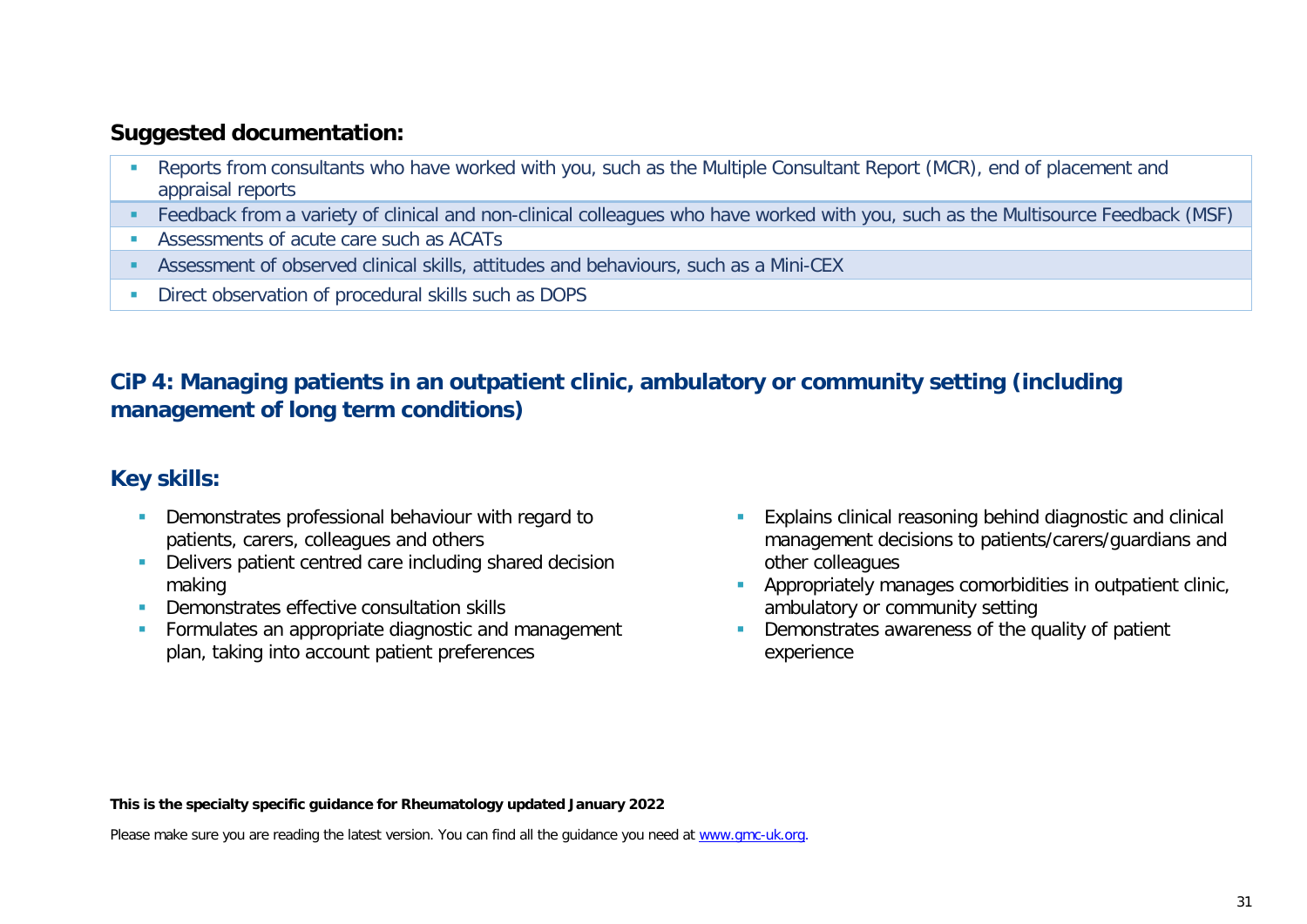- Reports from consultants who have worked with you, such as the Multiple Consultant Report (MCR), end of placement and appraisal reports
- Assessment of care provided in Outpatients eg OPCAT
- Assessment of observed clinical skills, attitudes and behaviours, such as a Mini-CEX
- **Feedback from patients such as a Patient Survey**
- **Letters generated at outpatient clinics**

## **CiP 5: Managing medical problems in patients in other specialties and special cases**

## **Key skills:**

- **-** Demonstrates effective consultation skills (including when in challenging circumstances)
- Demonstrates management of medical problems in inpatients under the care of other specialties

**Demonstrates appropriate and timely liaison with other** medical specialty services when required

## **Suggested documentation:**

- Reports from consultants who have worked with you, such as the Multiple Consultant Report (MCR), end of placement and appraisal reports
- Assessments of acute care such as ACATs

#### **This is the specialty specific guidance for Rheumatology updated January 2022**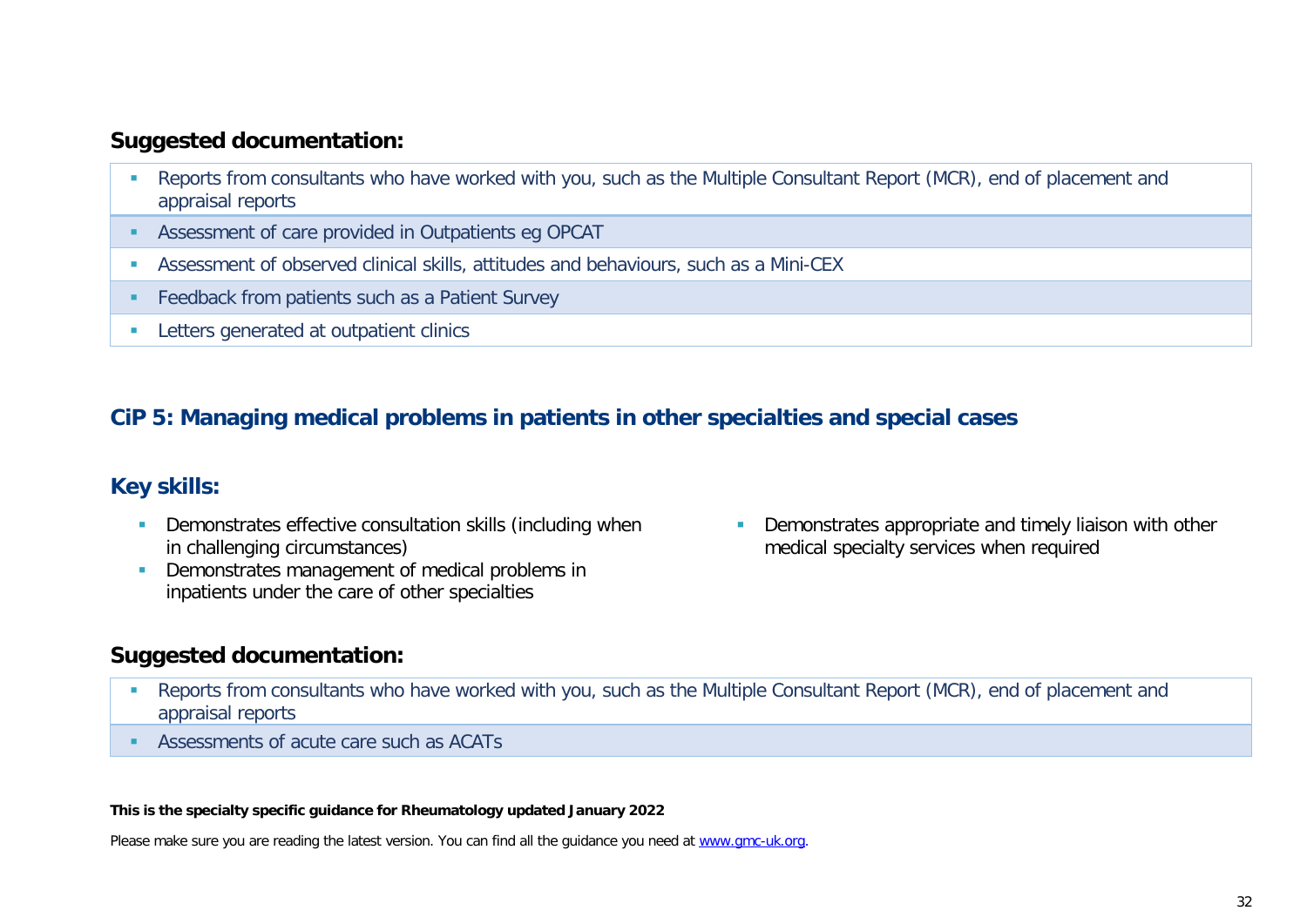# **CiP 6: Managing a multi-disciplinary team including effective discharge planning**

## **Key skills:**

- **Applies management and team working skills** appropriately, including influencing, negotiating, continuously re-assessing priorities and effectively managing complex, dynamic situations
- **Ensures continuity and coordination of patient care** through the appropriate transfer of information demonstrating safe and effective handover
- **Effectively estimates length of stay**
- Delivers patient centred care including shared decision making
- **IDED** Identifies appropriate discharge plan Recognises the importance of prompt and accurate information sharing with primary care team following hospital discharge

## **Suggested documentation:**

- **-** Reports from consultants who have worked with you, such as the Multiple Consultant Report (MCR), end of placement and appraisal reports
- Feedback from a variety of clinical and non-clinical colleagues who have worked with you, such as the Multisource Feedback (MSF). Evidence of leading a Multi-Disciplinary Team.
- **Assessments of acute care such as ACATs**
- Discharge summaries, including reason for admission, findings, treatment plan and patient health on discharge

**This is the specialty specific guidance for Rheumatology updated January 2022**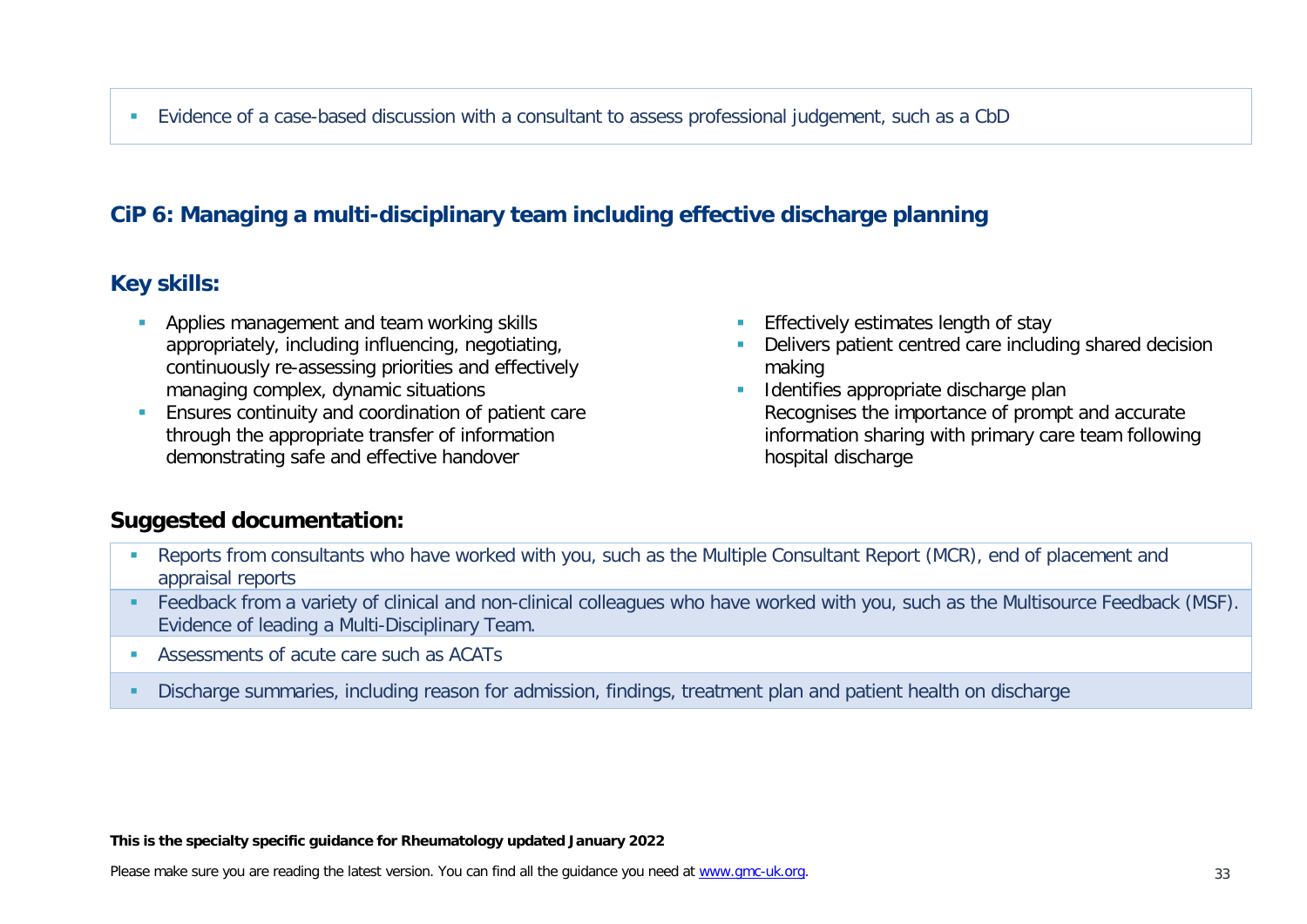## **CiP 7: Delivering effective resuscitation and managing the acutely deteriorating patient**

### **Key skills:**

- **Demonstrates prompt assessment of the acutely** deteriorating patient, including those who are shocked or unconscious
- Demonstrates the professional requirements and knowledge of legal processes associated with consent for resuscitation
- Participates effectively in decision making with regard to resuscitation decisions, including decisions not to attempt CPR, and involves patients and their families
- Demonstrates competence in carrying out resuscitation

### **Suggested documentation:**

- **Reports from consultants who have worked with you, such as the Multiple Consultant Report (MCR), end of placement and** appraisal reports
- **Direct observation of procedural skills such as DOPS**
- Assessments of acute care such as ACATs
- Feedback from a variety of clinical and non-clinical colleagues who have worked with you, such as the Multisource Feedback (MSF)
- Evidence of learning advanced life support techniques such as an ALS certificate
- Record of procedures and clinics undertaken such as a logbook
- **Written reflections on learning and experience**
- **EVidence of simulation**

#### **This is the specialty specific guidance for Rheumatology updated January 2022**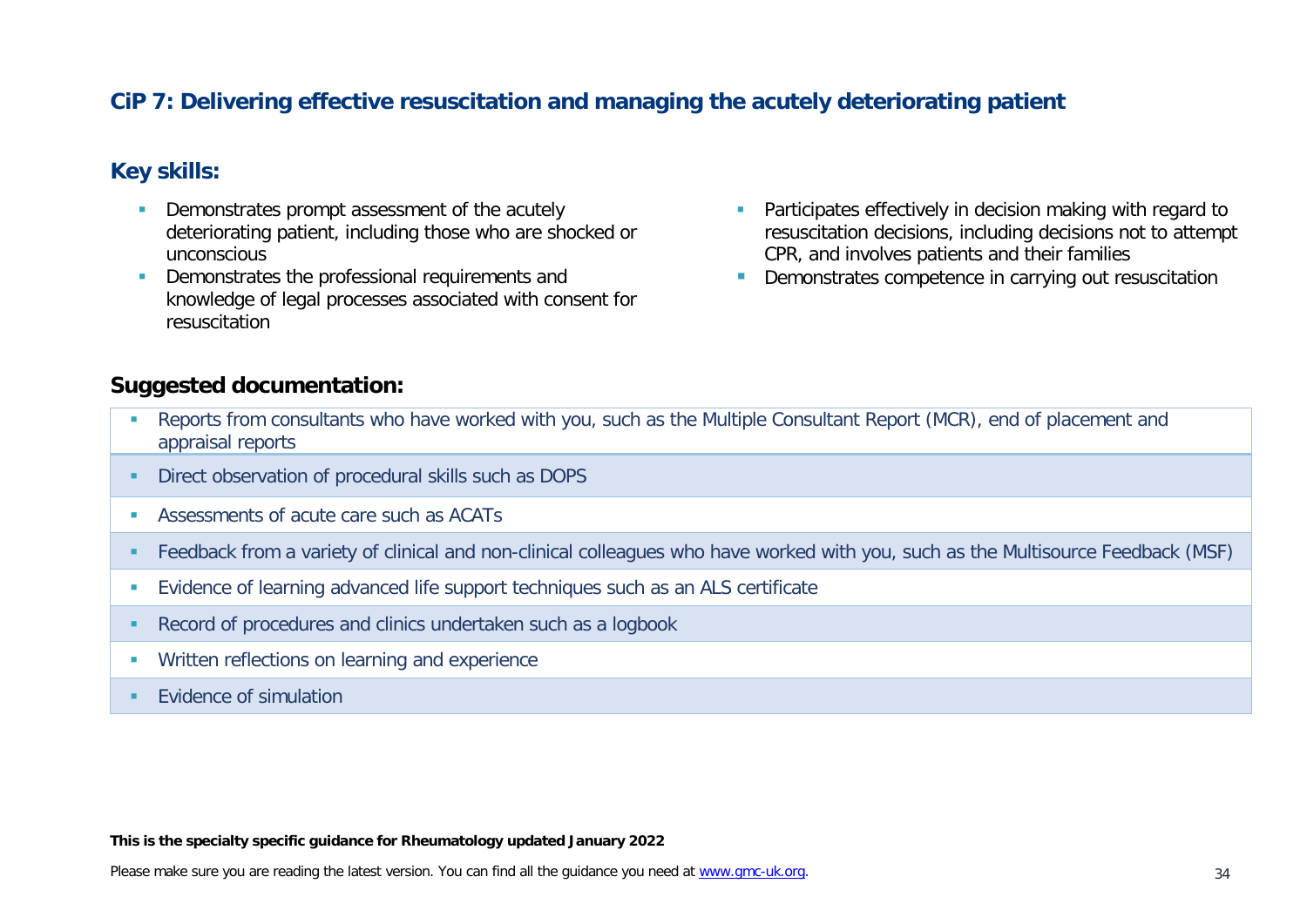## **CiP 8: Managing end of life and applying palliative care skills**

## **Key skills:**

- Identifies patients with limited reversibility of their medical condition and determines palliative and end of life care needs
- **IDENTIFIEM** Identifies the dying patient and develops an individualised care plan, including anticipatory prescribing at end of life
- **Demonstrates safe and effective use of syringe pumps in** the palliative care population
- Able to manage non complex symptom control including pain
- Facilitates referrals to specialist palliative care across all settings
- **Demonstrates effective consultation skills in challenging** circumstances
- **Demonstrates compassionate professional behaviour and** clinical judgement

### **Suggested documentation:**

- Reports from consultants who have worked with you, such as the Multiple Consultant Report (MCR), end of placement and appraisal reports
- Evidence of a case-based discussion with a consultant to assess professional judgement, such as a CbD
- Assessment of observed clinical skills, attitudes and behaviours, such as a Mini-CEX
- Feedback from a variety of clinical and non-clinical colleagues who have worked with you, such as the Multisource Feedback (MSF)
- **Evidence of regional teaching**
- **Written reflections on learning and experience**

#### **This is the specialty specific guidance for Rheumatology updated January 2022**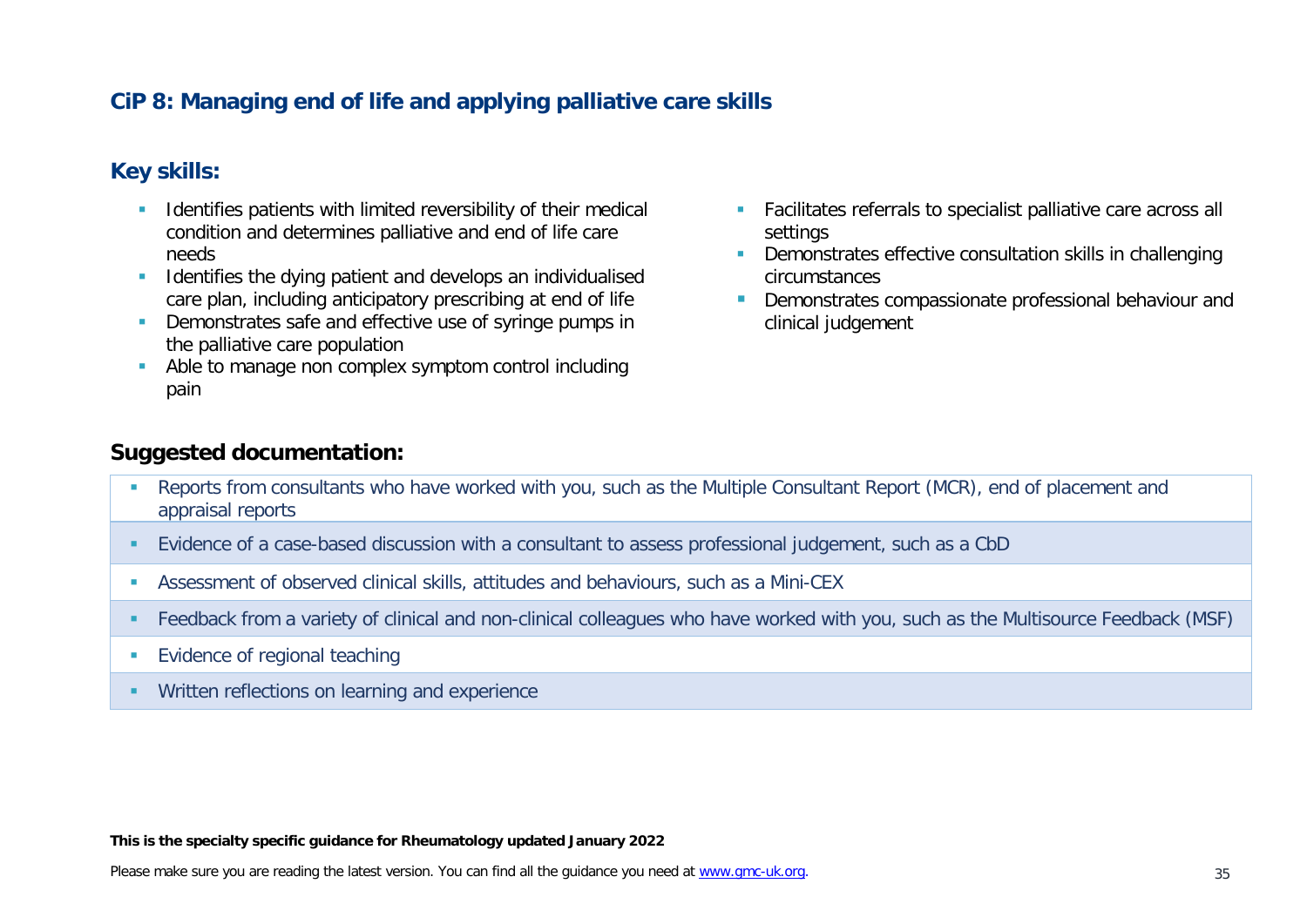#### **Specialty Specific CiPs**

Applicants must demonstrate that they are currently practising at the level of 'entrusted to act independently' in all specialty CiPs. Further detail regarding the descriptors for the key skills in each specialty specific CiP can be found in the [curriculum.](https://www.gmc-uk.org/education/standards-guidance-and-curricula/curricula#T)

## **Specialty CiP 1: Managing common rheumatologic disorders across multiple care settings**

### **Key skills:**

- **•** Demonstrates behaviour appropriately with regard to patients
- **-** Demonstrates behaviour appropriately with regard to clinical and other professional colleagues
- Demonstrates effective consultation skills including challenging circumstances
- Accurate diagnosis and appropriate comprehensive management of patients referred to an outpatient clinic or ambulatory setting including appropriate use of investigations
- **Appropriate management of comorbidities in an outpatient clinic or ambulatory setting including appropriate use of investigations** and evidence-based prescribing
- **-** Demonstrates effective communication working across boundaries in multiple care settings
- **Demonstrates ability to negotiate shared decision making**
- Supports health promotion and patient self-management

## **Suggested documentation:**

- Reports from consultants who have worked with you, such as the Multiple Consultant Report (MCR)
- Evidence of discussing on reflecting on your professional judgement in a clinical case, such as a CbD
- Assessment of observed clinical skills, attitudes and behaviours, such as a Mini-CEX

#### **This is the specialty specific guidance for Rheumatology updated January 2022**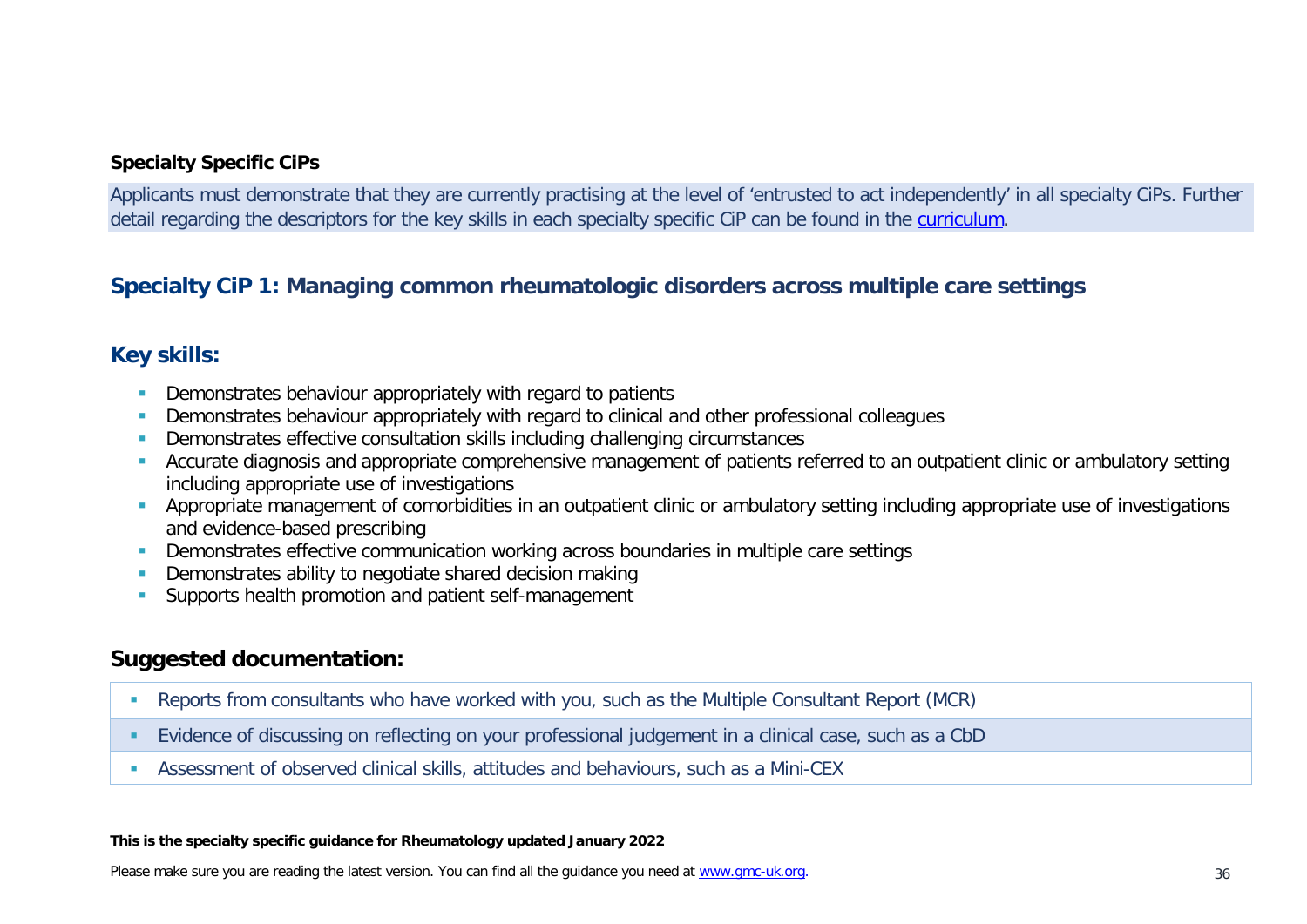- Specialty examination (e.g. SCE)
- **Feedback from patients, such as a patient survey**

## **Specialty CiP 2: Managing rheumatologic emergencies**

### **Key skills:**

- **Demonstrates behaviour appropriately with regard to** patients
- **Demonstrates behaviour appropriately with regard to** clinical and other professional colleagues
- **Demonstrates effective consultation skills including** challenging circumstances
- **Demonstrates ability to negotiate shared decision making**
- **Demonstrates effective clinical leadership and prioritisation**
- Accurate diagnosis and appropriate continuing management of rheumatologic emergencies in patients admitted to hospital in the emergency department or intensive care or in an ambulatory setting including appropriate use of investigations and evidence-based prescribing
- **•** Demonstrates ability to liaise with the rheumatology multidisciplinary team and other specialty teams as appropriate

### **Suggested documentation:**

- **Reflective practice**
- Reports from consultants who have worked with you, such as the Multiple Consultant Report (MCR)
- Evidence of discussing on reflecting on your professional judgement in a clinical case, such as a CbD
- Assessments of acute care such as ACATs
- **Specialty examination (e.g. SCE)**
- DOPs for joint aspiration for suspected septic arthritis.
- Observed assessment of a patient with an acute rheumatologic emergency (MiniCEX), eg systemic vasculitis.

#### **This is the specialty specific guidance for Rheumatology updated January 2022**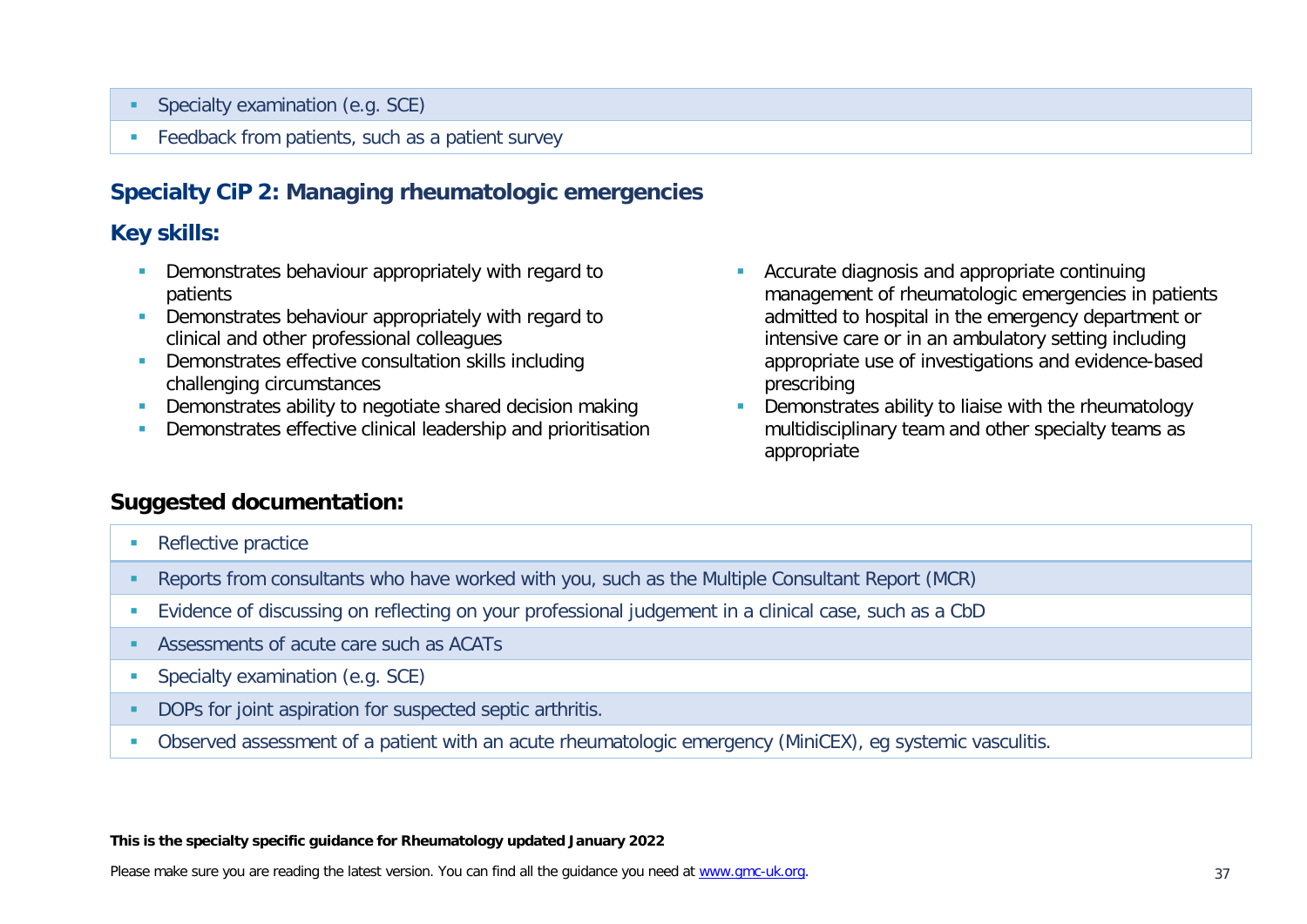## **Specialty CiP 3: Managing complex rheumatological disorders across multiple care settings**

## **Key skills:**

- **Demonstrates behaviour appropriately with regard to** patients
- Demonstrates behaviour appropriately with regard to clinical and other professional colleagues
- **Demonstrates effective consultation skills including** challenging circumstances
- **Demonstrates ability to negotiate shared decision making**
- **Demonstrates effective clinical leadership**
- **Accurate diagnosis of complex /rare rheumatologic** problems in patients presenting in an outpatient or ambulatory setting
- Appropriate management of complex/rare rheumatologic problems in patients presenting in an outpatient or ambulatory setting including appropriate use of investigations and evidence-based prescribing
- Demonstrates effective communication working across boundaries in multiple care settings

## **Suggested documentation:**

- Evidence of discussing and reflecting on your professional judgement in a clinical case, such as a CbD
- Assessment of observed clinical skills, attitudes and behaviours, such as a Mini-CEX
- Reflective practice
- **Feedback from patients, such as a patient survey**
- Reports from consultants who have worked with you, such as the Multiple Consultant Report (MCR)
- **Specialty examination (e.g. SCE)**
- **Evidence from cross-specialty MDT work eg Respiratory, Nephrology, Orthopaedics, Dermatology.**

#### **This is the specialty specific guidance for Rheumatology updated January 2022**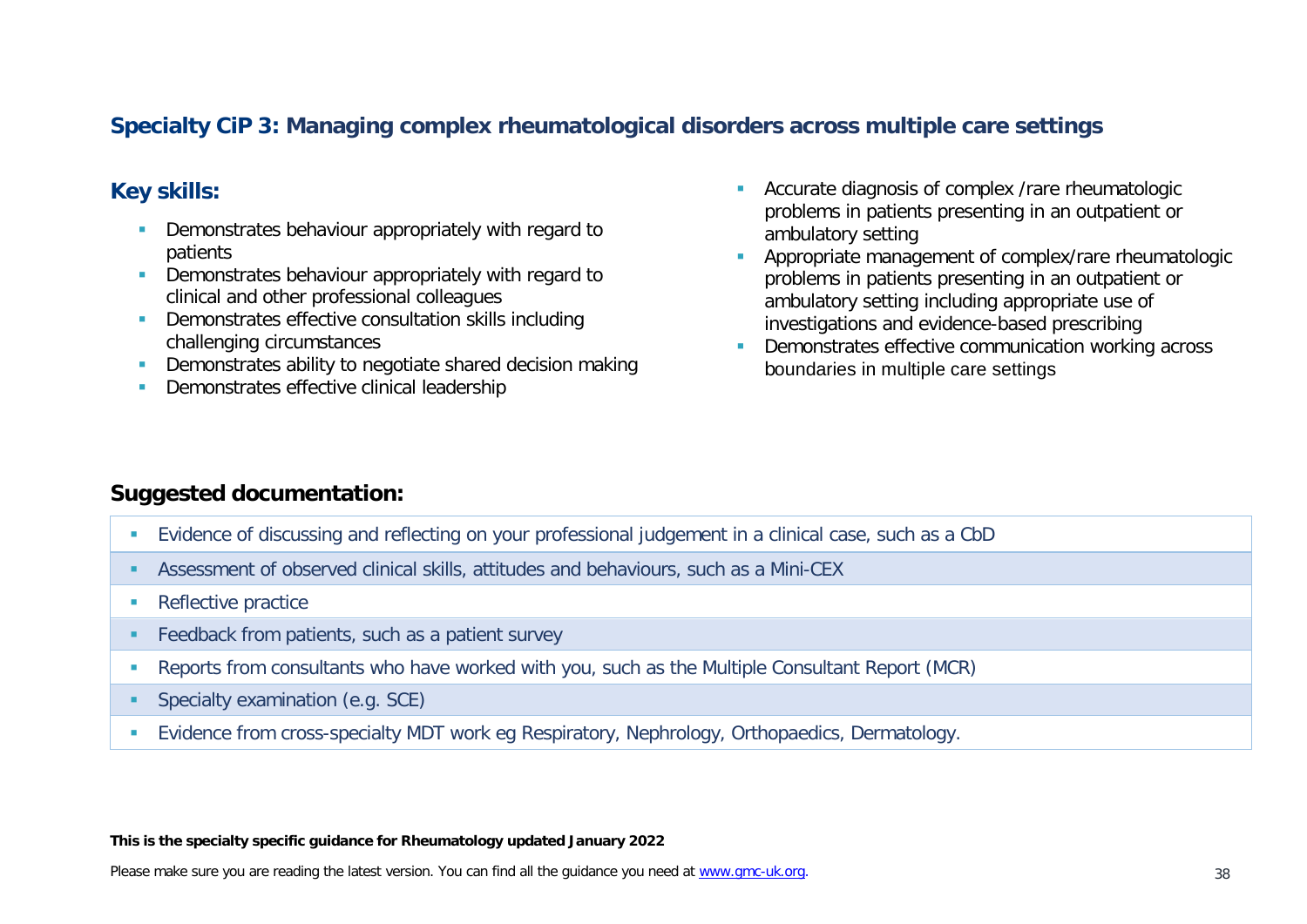# **Specialty CiP 4: Managing transitional care, chronic pain, metabolic bone disease and rarer rheumatologic disorders**

# **Key skills:**

- Demonstrates behaviour appropriately with regard to patients
- **•** Demonstrates behaviour appropriately with regard to clinical and other professional colleagues
- **Demonstrates effective consultation skills including** challenging circumstances
- **Demonstrates ability to negotiate shared decision making**
- **Demonstrates effective clinical leadership**
- **Accurate diagnosis of adolescent rheumatologic/chronic** pain/metabolic bone and rarer rheumatologic problems in patients presenting in an outpatient setting
- **Appropriate management of adolescent** rheumatologic/chronic pain/metabolic bone and rarer rheumatologic problems in patients presenting in an outpatient or ambulatory setting including appropriate use of investigations and evidence-based prescribing
- Demonstrates effective communication working across boundaries

## **Suggested documentation:**

- Reports from consultants who have worked with you, such as the Multiple Consultant Report (MCR)
- Assessment of observed clinical skills, attitudes and behaviours, such as a Mini-CEX
- Evidence of discussing on reflecting on your professional judgement in a clinical case, such as a CbD
- **Specialty examination (e.g. SCE)**
- **E-learning modules**
- Attendance at Paediatric Rheumatology Clinics, evidence of involvement in transitional care arrangements for paediatric patients entering adult Rheumatology care.

#### **This is the specialty specific guidance for Rheumatology updated January 2022**

Please make sure you are reading the latest version. You can find all the guidance you need at [www.gmc-uk.org.](http://www.gmc-uk.org/)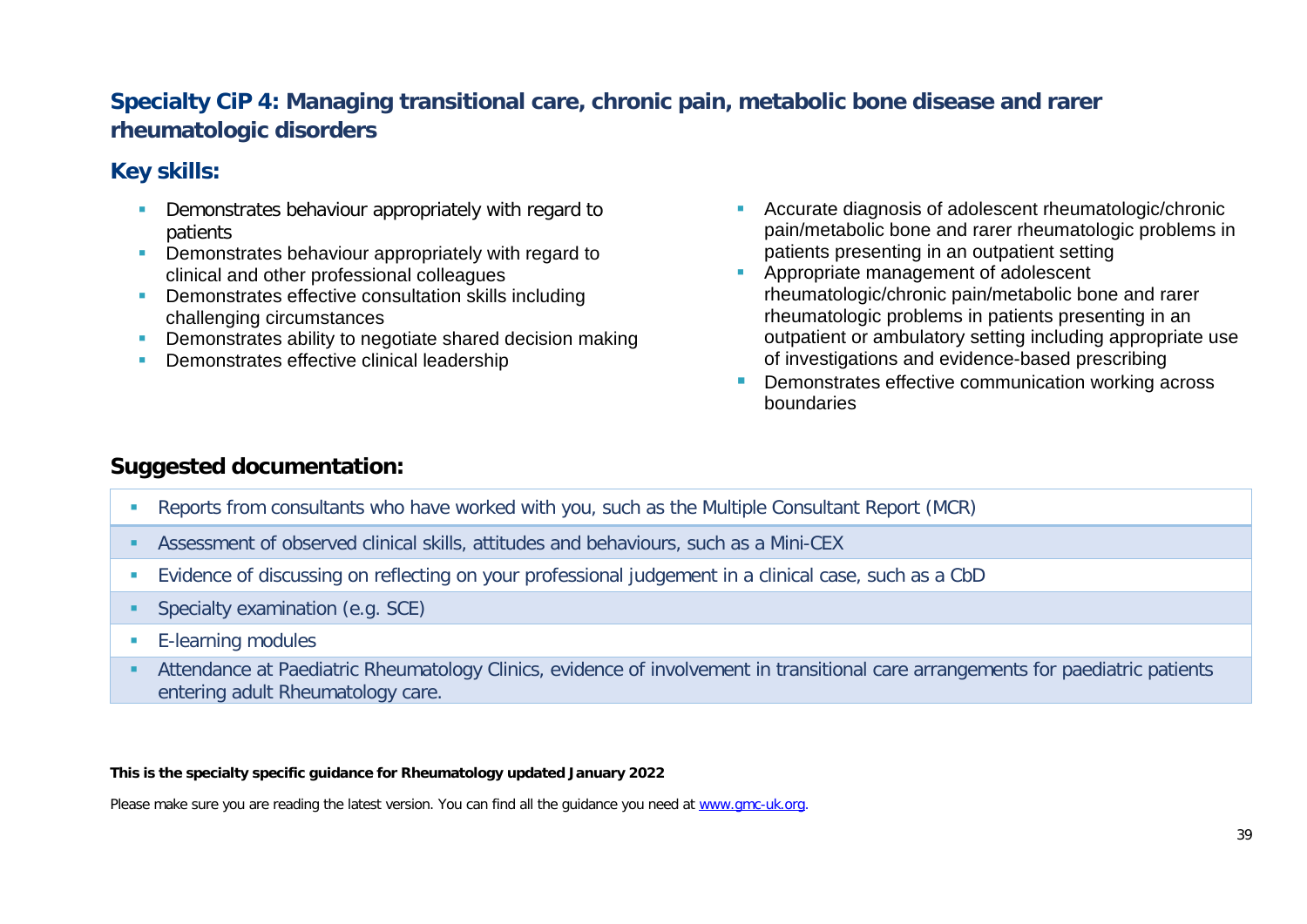# **Specialty CiP 5: Competent in all practical procedures for rheumatologic conditions as defined by the curriculum**

# **Key skills:**

- Able to outline the indications and contraindications for the procedures and take consent
- **E** Evidence of aseptic technique and safe use of steroids and local anaesthetic drugs
- **Evidence of safe learning in a joint injection course or** simulation or supervised procedures clinically
- **Aspirate and inject joints competently using appropriate** techniques
- Recognise macroscopic appearance of normal and abnormal synovial fluid

## **Suggested documentation:**

- Reports from consultants who have worked with you, such as the Multiple Consultant Report (MCR)
- Direct observation of specialty specific procedural skills such as DOPS
- **Logbook of procedures**

#### **This is the specialty specific guidance for Rheumatology updated January 2022**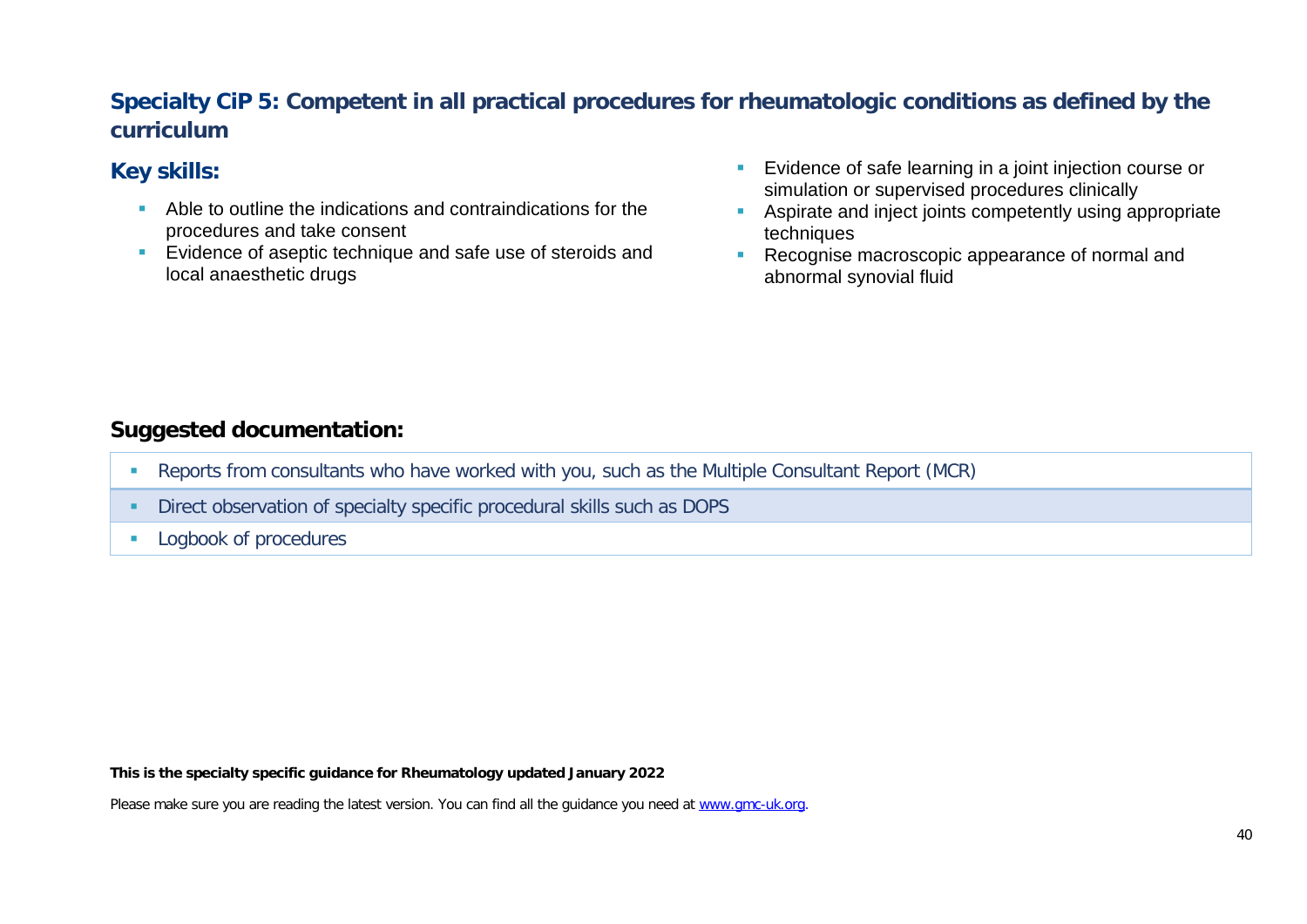# **Specialty CiP 6: Managing and leading a musculoskeletal multidisciplinary team and Coordination of care with other specialists**

# **Key skills:**

- **demonstrates behaviour appropriately with regard to** clinical and other professional colleagues
- demonstrates effective consultation skills including challenging circumstances
- demonstrated effective communication skills with all members of the multidisciplinary team
- **demonstrates effective clinical leadership**
- demonstrates ability to work well in a multidisciplinary team, in all relevant roles
- **EXECTE 1** demonstrates appropriate liaison with specialty teams when required
- recognises when to refer patients to members of the multidisciplinary team and other specialists
- participation in MDT/multidisciplinary meetings/X-ray meetings
- effective handover of patients
- **PEDRICE** provides appropriate supervision and support to colleagues

## Suggested documentation:

- Feedback from a variety of clinical and non-clinical colleagues who have worked with you, such as the Multisource Feedback (MSF)
- **Attendance at combined clinics**
- Reports from consultants who have worked with you, such as the Multiple Consultant Report (MCR)
- Observed practice eg leading a Multidisciplinary Team Meeting (MiniCEX).

#### **This is the specialty specific guidance for Rheumatology updated January 2022**

Please make sure you are reading the latest version. You can find all the guidance you need at [www.gmc-uk.org.](http://www.gmc-uk.org/)